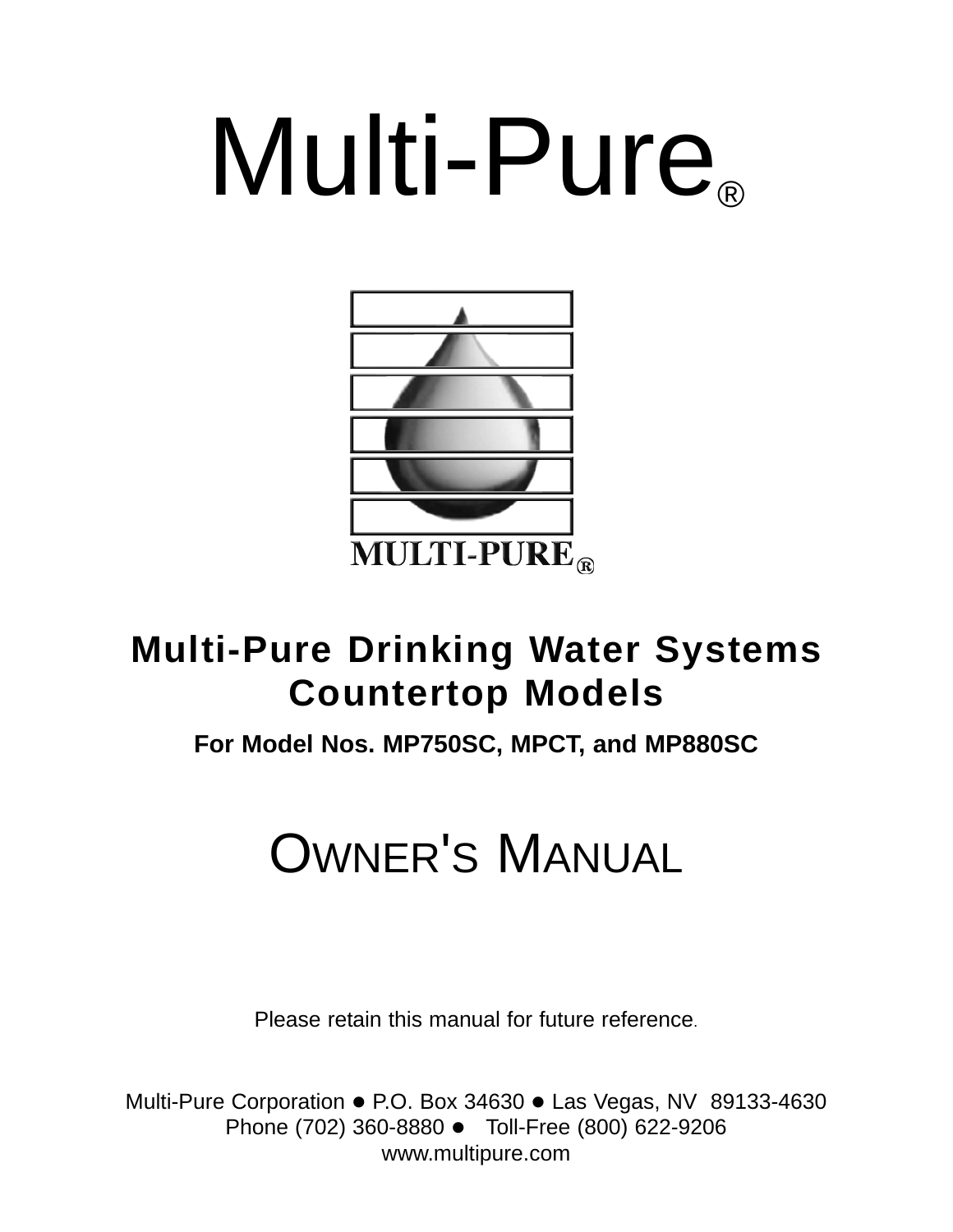# **Multi-Pure Drinking Water Systems**

Thank you for selecting a Multi-Pure Drinking Water System to meet your need for quality drinking water. You have acquired one of the finest drinking water treatment devices available for the reduction of a wide array of contaminants. We are confident that your Multi-Pure System will make a difference in your life. Thank you for your business.

### **Table of Contents**

| $\mathbf{L}$   | <b>General Information</b>                   |  |
|----------------|----------------------------------------------|--|
|                |                                              |  |
|                |                                              |  |
| П.             |                                              |  |
| Ш.             |                                              |  |
| IV.            | <b>Connecting Your Drinking Water System</b> |  |
| V.             |                                              |  |
| VI.            |                                              |  |
|                |                                              |  |
|                |                                              |  |
| IX.            |                                              |  |
| $\mathsf{x}$ . |                                              |  |
|                |                                              |  |
| XII.           |                                              |  |
|                |                                              |  |

# **I.A. W arranty**

**Multi-Pure 90-Day Guarantee:** Multi-Pure demonstrates its confidence in the performance of its Drinking Water Systems by offering its 90 day money-back guarantee. If you should find the Drinking Water System unsatisfactory, let us know within thirty days of purchase, and we will promptly exchange it or refund your money.

**Multi-Pure Warranty:** Multi-Pure Corporation warrants to the original retail customer its Drinking Water Systems and components to be free of defects in material and workmanship for use under normal care, and will repair or replace any System at no charge (excluding transportation to Multi-Pure headquarters) to the customer during the warranty period. The Drinking Water System stainless steel housing is warranted for for a lifetime (provided that filter has been changed at least once per year); all exterior hoses and attachments to the System are also warranted for defects in material and workmanship for one year.

Multi-Pure Solid Carbon Block Filters are warranted for defects in material and workmanship for use under normal care. The capacity of the filter cartridge depends upon the amount of impurities in the water to be processed. For optimum performance, it is essential that the Solid Carbon Block Filter cartridge be replaced annually or when it has processed its listed capacity, whichever comes first.

Except as otherwise expressly provided above, Multi-Pure Corporation makes no warranties, express or implied, arising by law or otherwise, including without limitation the implied warranties of merchantability and fitness for a particular purpose, to any person. This limited warranty may not be altered, varied or extended except by a written instrument executed by Multi-Pure Corporation. The remedy of repair or replacement as provided under this limited warranty is exclusive. In no event shall Multi-Pure Corporation be liable for any consequential or incidental damages to any person whether occasioned by negligence of the manufacturer, including without limitation damages of loss of use, cost of substitution, property damage, or other monetary loss.

Warranty is valid only if Drinking Water System is operated within conditions listed herein.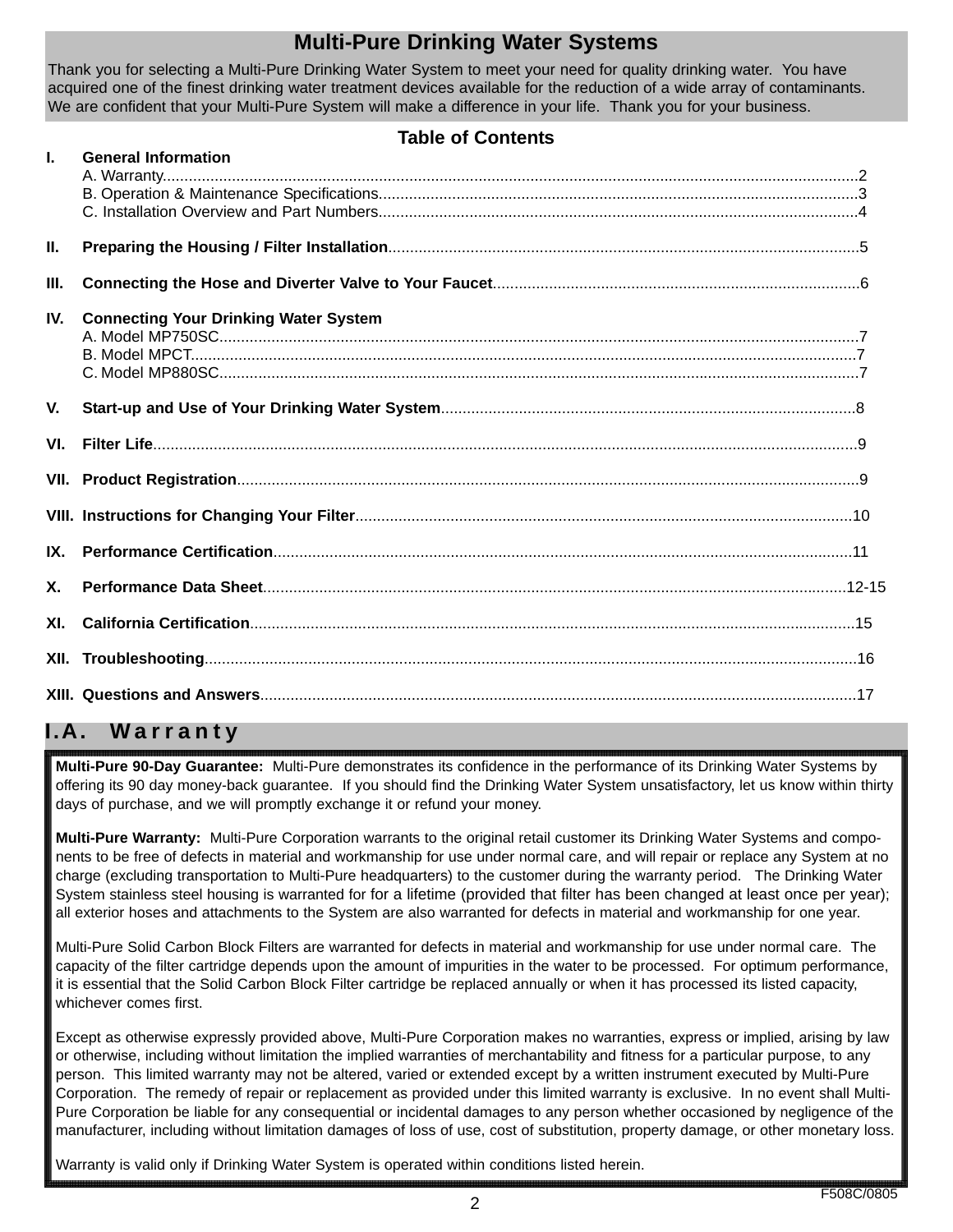Multi-Pure Drinking Water Systems have been extensively tested and certified by independent agencies so as to provide you with the highest level of assurance that the device will perform as claimed. Please read this manual carefully before proceeding with the installation. Installation, operation and maintenance requirements are essential to the performance of your Drinking Water System. Failure to follow any instructions or operating parameters contained herein may lead to the product's failure and possible damage to property.

|                                      | <b>MP750 Countertop Models</b>      |
|--------------------------------------|-------------------------------------|
| <b>Model Numbers</b>                 | MP750SC, MPCT                       |
| <b>Approximate Filter Capacity</b>   | 750 gallons                         |
| Replacement Filter Type              | CB6                                 |
| Approximate Filter Cost              | $$60.00 +$                          |
| Approximate Flow Rate @ 60 psi       | $0.75$ gpm                          |
| <b>Housing Composition</b>           | <b>Stainless Steel</b>              |
| <b>Rubber Items</b>                  | Nitrile                             |
| Inlet                                | $1/8"$ pipe                         |
| Outlet                               | $1/8"$ Pipe                         |
| Maximum Working Pressure             | 100 psi/ 7.0 kg/cm <sup>2</sup>     |
| Minimum Working Pressure             | 30 psi/ 2.1 kg/cm <sup>2</sup>      |
| Maximum Operating Temperature        | 100° F/38°C-for cold water use only |
| Minimum Operating Temperature        | 32°F/0°C - for cold water use only  |
| <b>Particle Retention Size</b>       | sub micron (0.5 micron)             |
| Certified by:                        | NSF                                 |
|                                      |                                     |
| + plus tax and shipping and handling |                                     |

|                                      | <b>MP880 Countertop Model</b>                      |  |  |
|--------------------------------------|----------------------------------------------------|--|--|
| <b>Model Numbers</b>                 | <b>MP880SC</b>                                     |  |  |
| <b>Approximate Filter Capacity</b>   | 600 gallons                                        |  |  |
| Replacement Filter Type              | CB11As                                             |  |  |
| <b>Approximate Filter Cost</b>       | $$110.00 +$                                        |  |  |
| Approximate Flow Rate @ 60 psi       | $1.0$ gpm                                          |  |  |
| <b>Housing Composition</b>           | <b>Stainless Steel</b>                             |  |  |
| <b>Rubber Items</b>                  | Nitrile                                            |  |  |
| Inlet                                | $1/8"$ Pipe                                        |  |  |
| Outlet                               | $1/8"$ Pipe                                        |  |  |
| Maximum Working Pressure             | 100 psi/ 7.0 kg/cm <sup>2</sup>                    |  |  |
| Minimum Working Pressure             | 30 psi/ 2.1 kg/cm <sup>2</sup>                     |  |  |
| Maximum Operating Temperature        | 100° F / 38°C - for cold water use                 |  |  |
| Minimum Operating Temperature        | $32^{\circ}$ F / 0 $^{\circ}$ - for cold water use |  |  |
| <b>Particle Retention Size</b>       | sub micron (0.5 micron)                            |  |  |
| Certified by:                        | NSF                                                |  |  |
|                                      |                                                    |  |  |
| + plus tax and shipping and handling |                                                    |  |  |

### **NOTES**

- 1. Replacement filters can be purchased directly from Multi-Pure Corporation. The replacement filter model numbers are shown in the adjacent tables. The approximate retail price of the replacement filters is also shown in the tables. Price excludes sales tax and shipping and handling fees (prices subject to change without notice).
- 2. Filter life will vary in proportion to the amount of water used and the level of impurities in the water being processed. Replace the filter cartridge when the first of the following occurs: (a) annually; (b) when the unit's rated capacity is reached; (c) the flow rate diminishes; (d) the filter becomes saturated with bad tastes and odors. The rated capacity of the filter cartridge is 750

gallons for Models MP750SC and MPCT; capacity of the MP880SC is 600 gallons.

- 3. Not intended to be used where the water is microbiologically unsafe or with water of unknown quality without adequate disinfection before or after the unit. Systems certified for cyst reduction may be used on disinfected waters that may contain filterable cysts.
- 4. Do not allow water to freeze in the unit. If unit is exposed to freezing temperatures, drain water from unit and remove filter.
- 5. Do not allow water to sit in unit for extended periods of time (10 or more days) without being used. If unit is to be left unused for more than 10 days, drain all water from the system and remove the filter. Upon your return, reconnect the filter in the housing and continue use. In the event water does sit in the unit for 10 or more days, the system should be flushed by allowing water to flow to waste for about 3 minutes; then continue use as normal.
- 6. To dispose of the used filter, remove it from the housing and place the old filter in your normal refuse. The filter disposed of in a normal land fill will not release any chemical contamination but will probably continue to adsorb additional contaminants that are disposed of in landfills.
- 7. Check for compliance with state and local laws and regulations.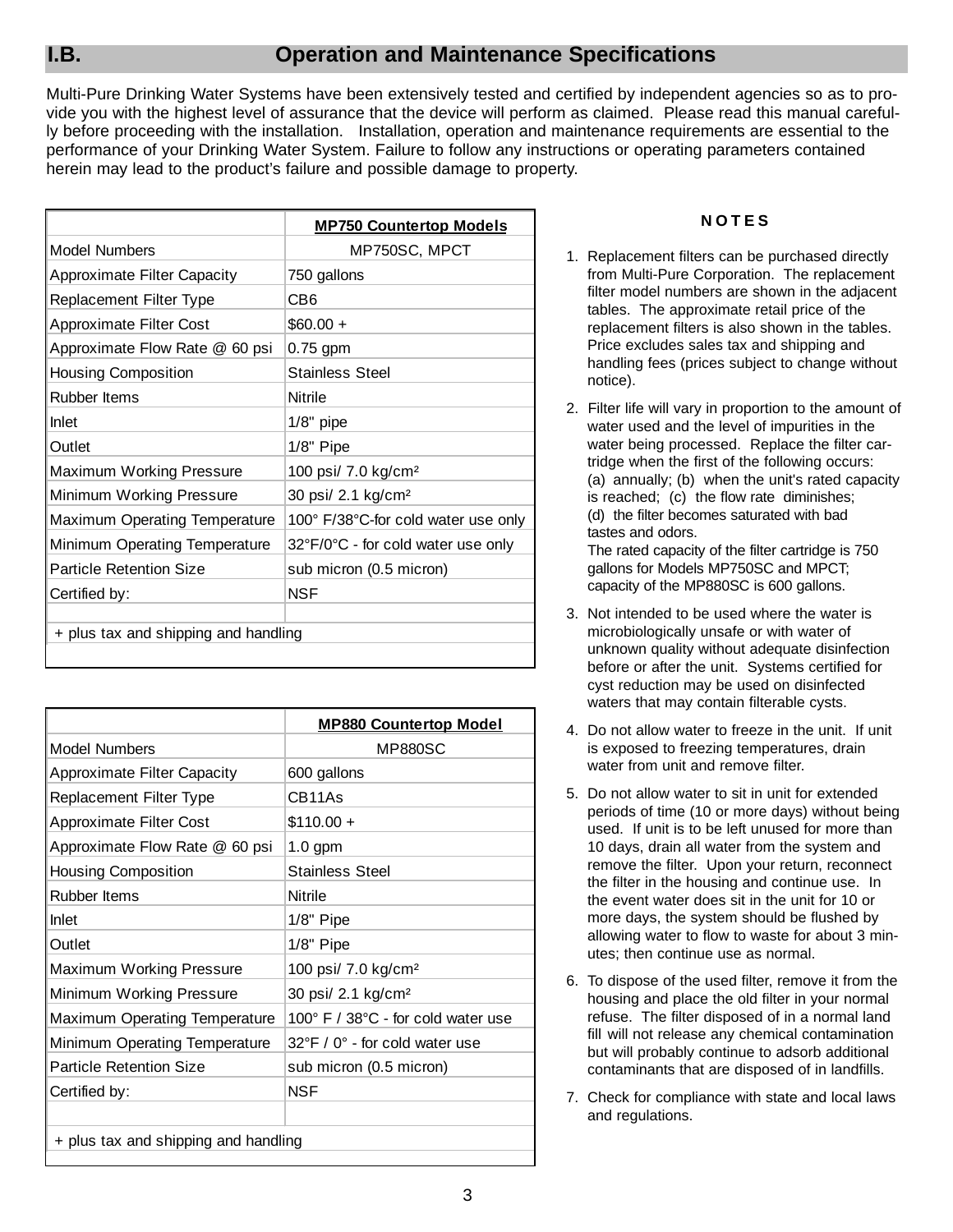# **I.C. Installation Overview & Part Numbers**

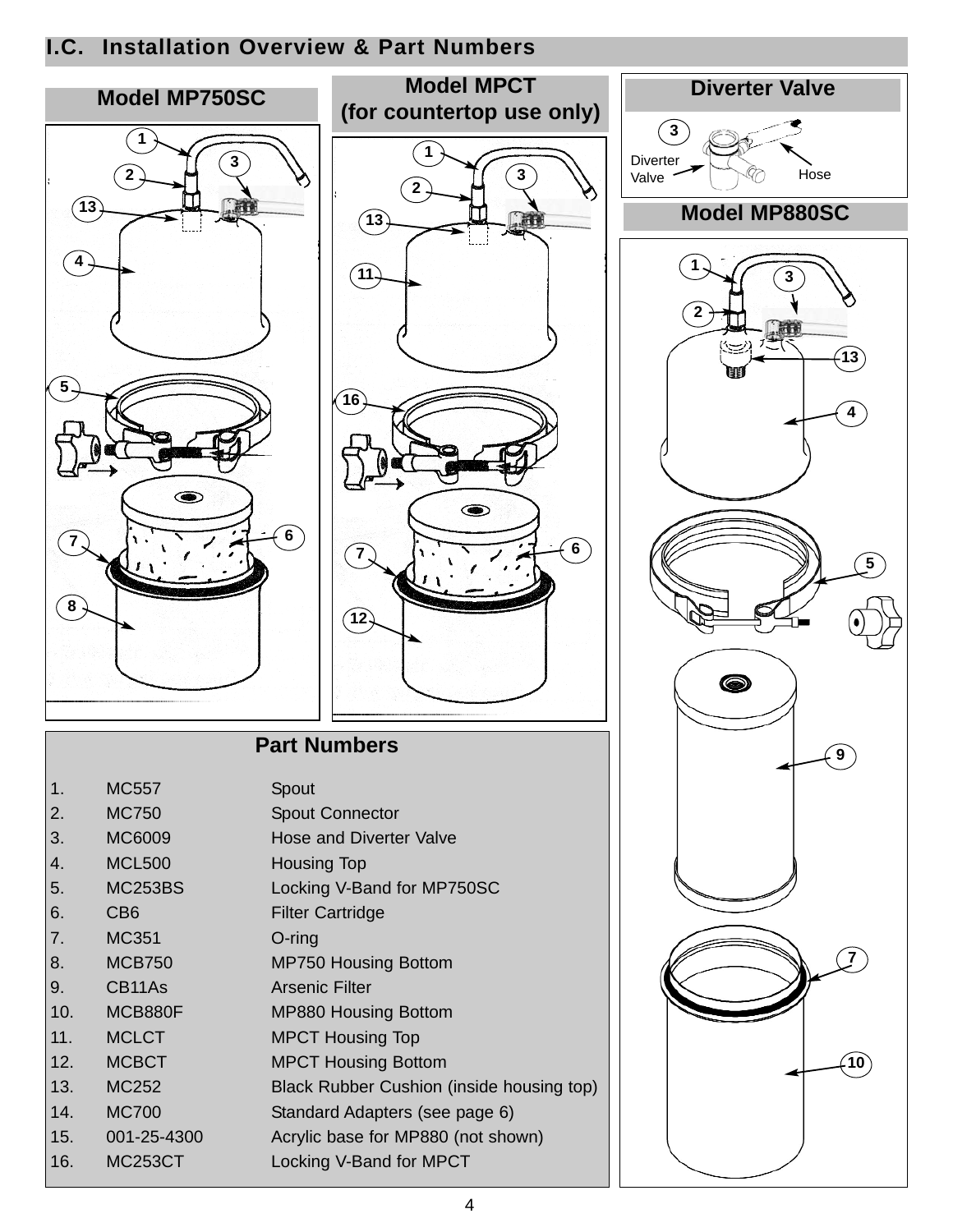# **II. Countertop Installations - Preparing the Housing**

The Models MP750SC, MPCT, and MP880SC Drinking Water Systems are designed for use on the countertop adjacent to your sink. Countertop models offer outstanding performance and high-quality features. Designed for convenience, countertop units are easily attached to most faucets without the use of special tools. Multi-Pure's countertop models include easy-to-use diverters that allow you to switch from filtered to unfiltered water.

Your Countertop Unit is shipped with the accessories and fittings required to complete the installation.

Should you require assistance, please contact your Independent Distributor; if she/he is not able to help you, please feel free to contact Multi-Pure's Customer Service Department.

**Please follow the easy procedures outlined in this manual to assure a smooth installation and system start-up.**



- **1**. **Inspect your Drinking Water System to confirm that it has been received in good condition and that all parts are included (see diagrams and parts list on page 4).**
- **2**. **Determine the type of unit you will be installing and the installation procedures to follow.**
- **3. Review the instructions for your type of unit.**

### **We recommend that you proceed with your installation in the following order:**

- **1. Installing the Filter**
- **2. Connecting the Hose and Diverter Valve to Your Faucet**
- **3. Connecting the drinking water system**
- **4. Start-up and Use of Your Countertop Drinking Water System**

# **Filter Cartridge Installation**

The filter cartridge is shipped outside of the unit housing (in most cases) to protect your filter and drinking water system from damage during shipping. Be sure to insert the filter cartridge into the drinking water system housing before proceeding with the installation.

First, remove the plastic wrapper and instruction wrap from around the filter.

- 1. With the housing in an upright position, open the unit by unscrewing the black knob on the Locking V-Band. Spread it apart and remove the Locking V-Band.
- 2. Separate the unit, leaving the black o-ring in place on the housing.
- 3. Screw the new filter (cartridge) in the housing top, turning the cartridge until firm. Be sure that the filter has been screwed in STRAIGHT. DO NOT OVER TIGHTEN.
- 4. Reconnect the housing top with bottom and replace Locking V-Band; replace black knob and turn until tight. Be sure that the Locking V-Band is fastened tightly by:
	- a. Checking the V-Band to confirm that it is secured evenly around the housing top and bottom.
	- b. Hand-tightening the black knob on the V-Band until it is as tight as possible.

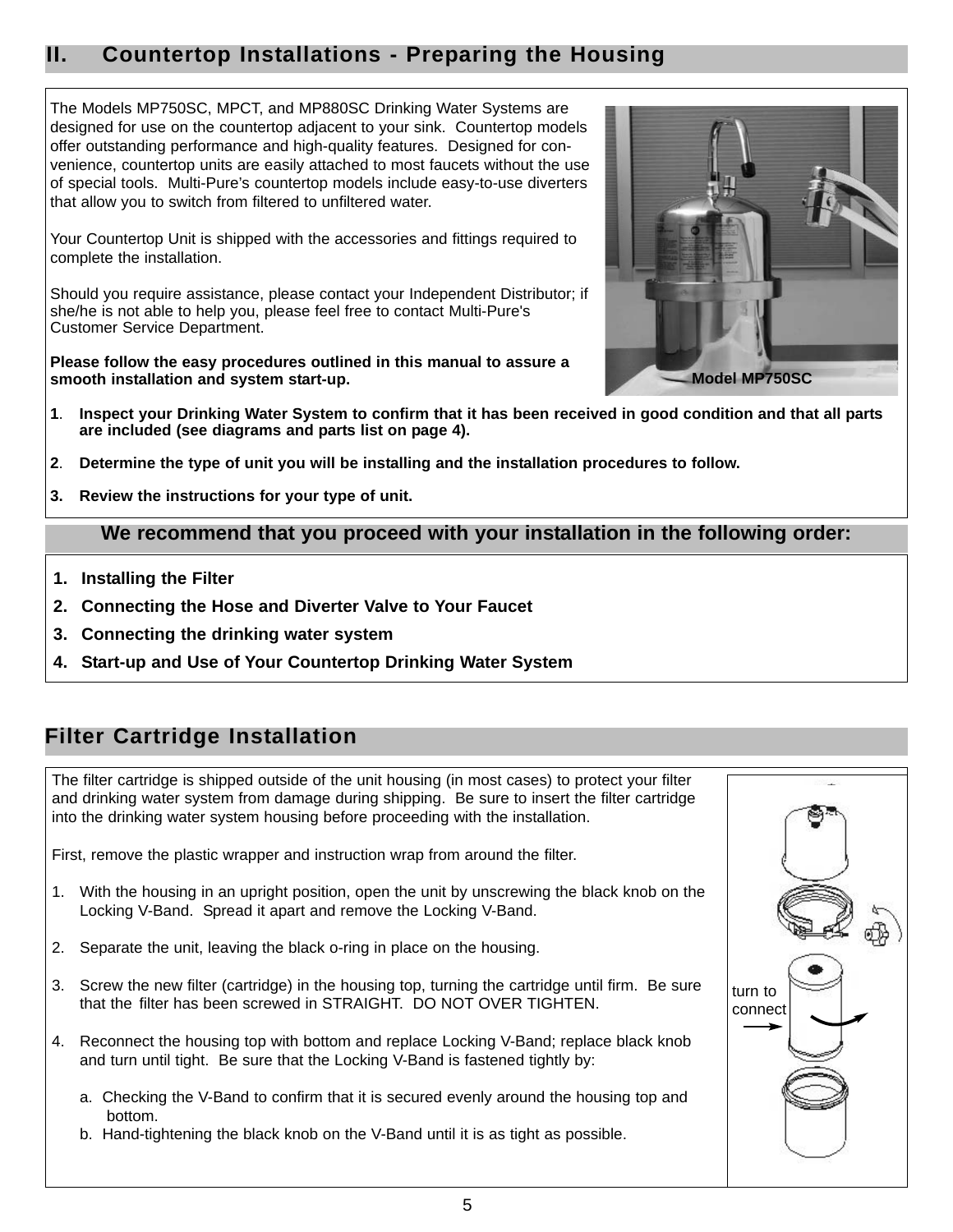# **III. Connecting the Hose and Diverter Valve to Your Faucet**

Countertop models sit on the counter next to the sink and are connected with a hose and diverter valve to your existing faucet.

- 1. The water at your sink should be turned off.
- 2. Remove the aerator or screen from the end of your faucet.
- 3. Attach the Diverter Valve directly to the faucet spout. If the threads of the Diverter Valve don't match the threads of your faucet, use one of the adapters provided with your unit.
	- a. Faucets with Outside Threads: For most faucets with outside threads, the diverter valve can be attached directly to the faucet. However, if the Diverter Valve is smaller than your faucet, attach the adapter with inside threads directly to your faucet and then attach the Diverter Valve to the adapter.
	- b. Faucets with Inside Threads: If your faucet has threads on the inside, attach one of the two adapters with outside threads (choose the appropriate size for your faucet) directly to your faucet and then attach the Diverter Valve to the adapter.



- c. Faucets with No Threads: If your faucet has no threads, you will need to measure the inside neck diameter of the faucet and provide this information to your Multi-Pure Distributor or Multi-Pure's Customer Service Department.They will provide you with a special expandable adapter to fit your faucet in exchange for the adapters shipped with the unit.
- d. Faucets with Odd Sized Threads: If your faucet does not fit any of the adapters provided with your unit, send your threaded aerator or screen to your Multi-Pure Distributor so that he can supply you with the correct adapter to meet your needs. We recommend that you first call the Multi-Pure Customer Service Department at 800-622-9206, ext.175.
- e. Faucets requiring more clearance for the connection, such as sprayer hose faucets, would use a long adapter (MC257). See installation instructions below.





Diverter Valve Attachment Diverter Valve Attachment with adapter



MC 700 - Adapters (choose one) Many installations do not require an adapter

### **Instructions for Installing a Long Adapter**

The long adapter (MC257) shown in Fig. 1 is used to connect the Hose & Diverter Valve assembly to your faucet or sprayer hose faucet, needing more clearance for the connection.

- 1. Remove the aerator or screen from your faucet.
- 2. Take the long adapter and attach it to the opening of the spout/sprayer then connect the Hose & Diverter Valve assembly to the adapter (Fig. 2).
- 3. Position the Drinking Water System on the sink to allow enough room to use the sprayer faucet.





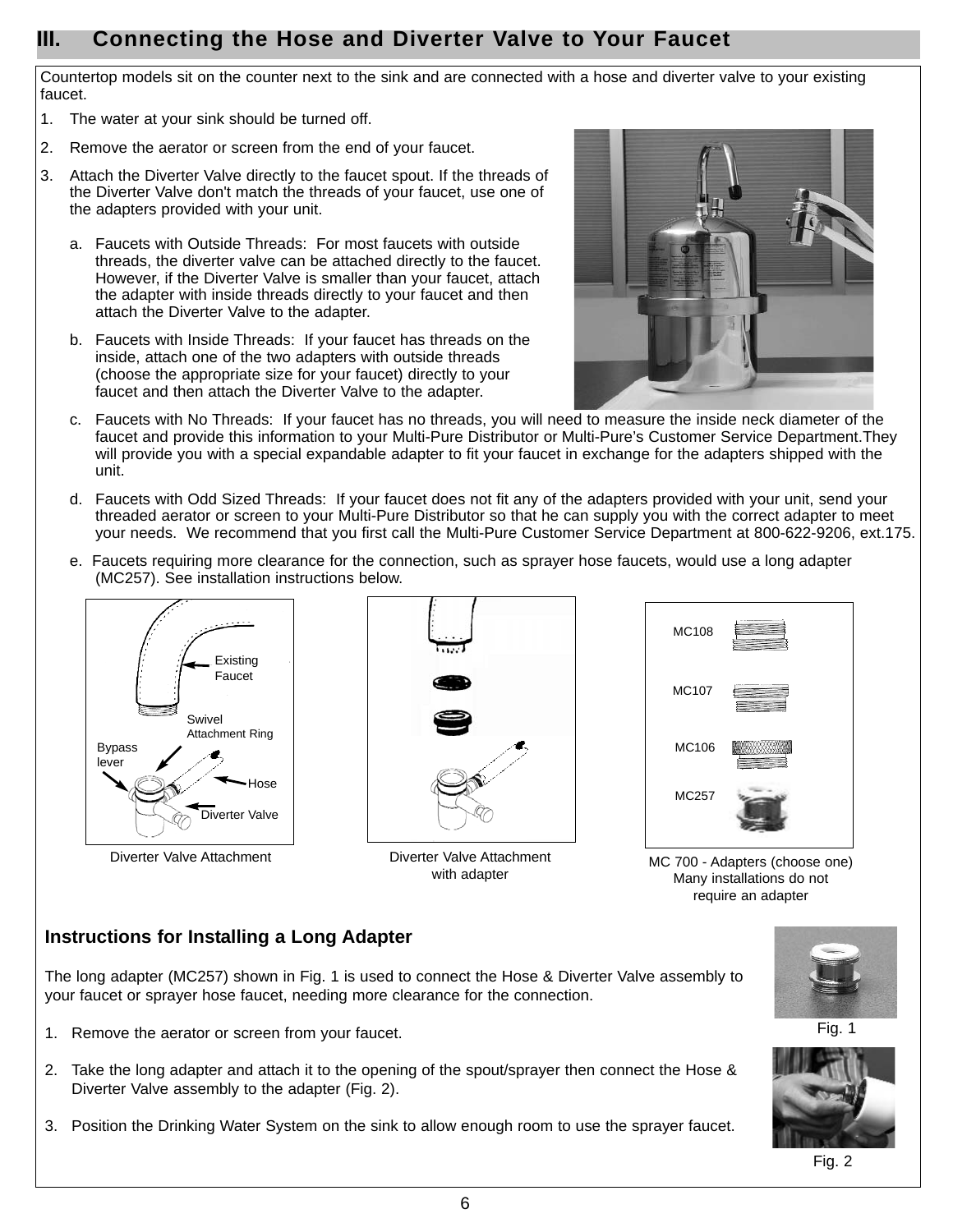# **IV. Connecting your Drinking Water System to Faucet**

# **IV.A Connecting Model No. MP750SC**

This stainless steel unit comes with the hose assembly attached to the housing top, and the unit sits on the countertop next to your sink. This model may be converted to below sink use with the purchase of a conversion kit. See Section II for instructions on installing the filter cartridge in the housing. To complete the installation and engage the unit:

- 1. Connect the spout to the housing top by pushing it gently into the spout assembly until both o-rings are not visible.
- 2. Turn on the water and push the bypass lever of the diverter valve to start the flow of water through the unit.
- 3. For Start-up instructions, see Section V.



This stainless steel unit comes with the hose assembly attached to the housing top, and the unit sits on the countertop next to your sink. See Section II for instructions on installing the filter cartridge in the housing. To complete the installation and engage the unit:

- 1. Connect the spout to the housing top by pushing it gently into the spout assembly until both o-rings are not visible.
- 2. Turn on the water and push the bypass lever of the diverter valve to start the flow of water through the unit.





3. For Start-up instructions, see Section V.

# **IV.C Connecting Model No. MP880SC**

This stainless steel unit comes with the hose assembly attached to the housing top, and the unit sits on the countertop. The unit may be converted to below sink use with the purchase of a conversion kit. See Section II for instructions on installing the filter cartridge in the housing. To complete the installation and engage the unit:

- 1. Connect the spout to the housing top by pushing it gently into the spout assembly until both o-rings are not visible.
- 2. Turn on the water and push the bypass lever of the diverter valve to start the flow of water through the unit.
- 3. For Start-up instructions, see Section V.

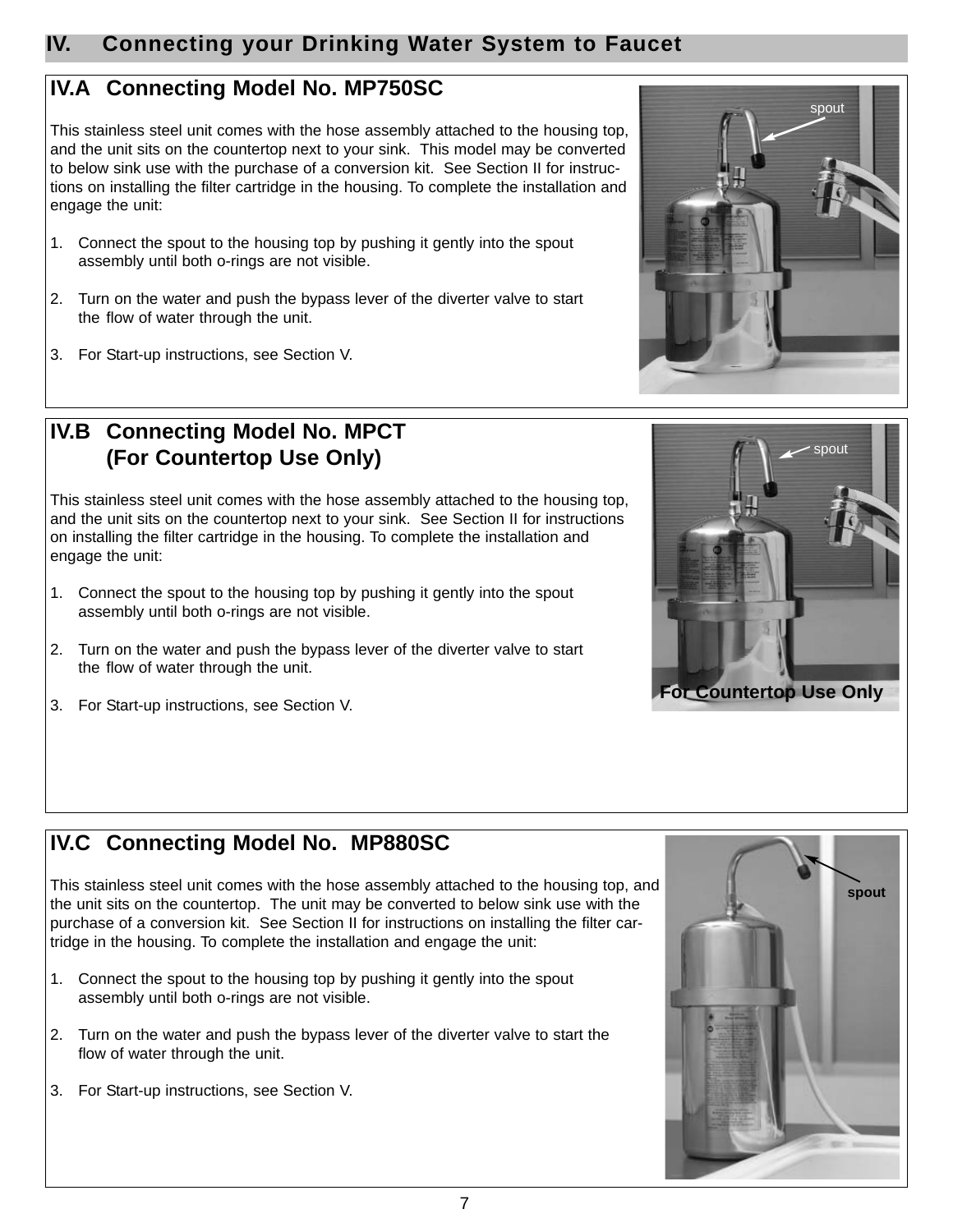# **V. Start-up and Use of Your Countertop Drinking Water System**

Congratulations, your Drinking Water System has been connected to your faucet and you are now ready to start-up the unit, as follows:

- 1. Using a paper towel or cloth, dry off all connections.
- 2. Also, dry off the drinking water unit.
- 3. Ensure that all connections are tight (CAUTION: DO NOT OVER TIGHTEN).
- 4. Turn on the water.
- 5. Push the bypass lever of the diverter valve to start the flow of water through the unit.
- 6. Allow the water to run through the unit spout for about 5 minutes (10 minutes for MP880SC) so that all air can escape.
- 7. Push the bypass lever of the diverter valve to shutoff the flow of water through the Drinking Water System. Then turn off the faucet to stop the flow of water at your sink.
- 8. Check all connections to confirm that there are no leaks.
- 9. Allow water to run through the unit to waste for approximately 20 minutes (30 minutes for MP880SC) to flush the filter and charge the carbon.
- 10. Push the bypass lever of the diverter valve to shutoff the flow of water through the Drinking Water System. Then shut off the water at your faucet and check for leaks.

### **Congratulations, you have completed the installation.**

For optimum performance and to maintain the warranty on your Multi-Pure Drinking Water System, it is recommended that your filter be replaced on a regular basis. Filter life will vary depending on amount of water used and the type and level of contaminants in your local water.

### **If you have any questions regarding the installation of your countertop unit, call:**

**Multi-Pure Corporation Customer Relations Department 7251 Cathedral Rock Drive Las Vegas, NV 89128 (702) 360-8880 phone (800) 622-9206 toll-free (702) 360-8575 fax email: custsvc@multipure.com www.multipure.com**

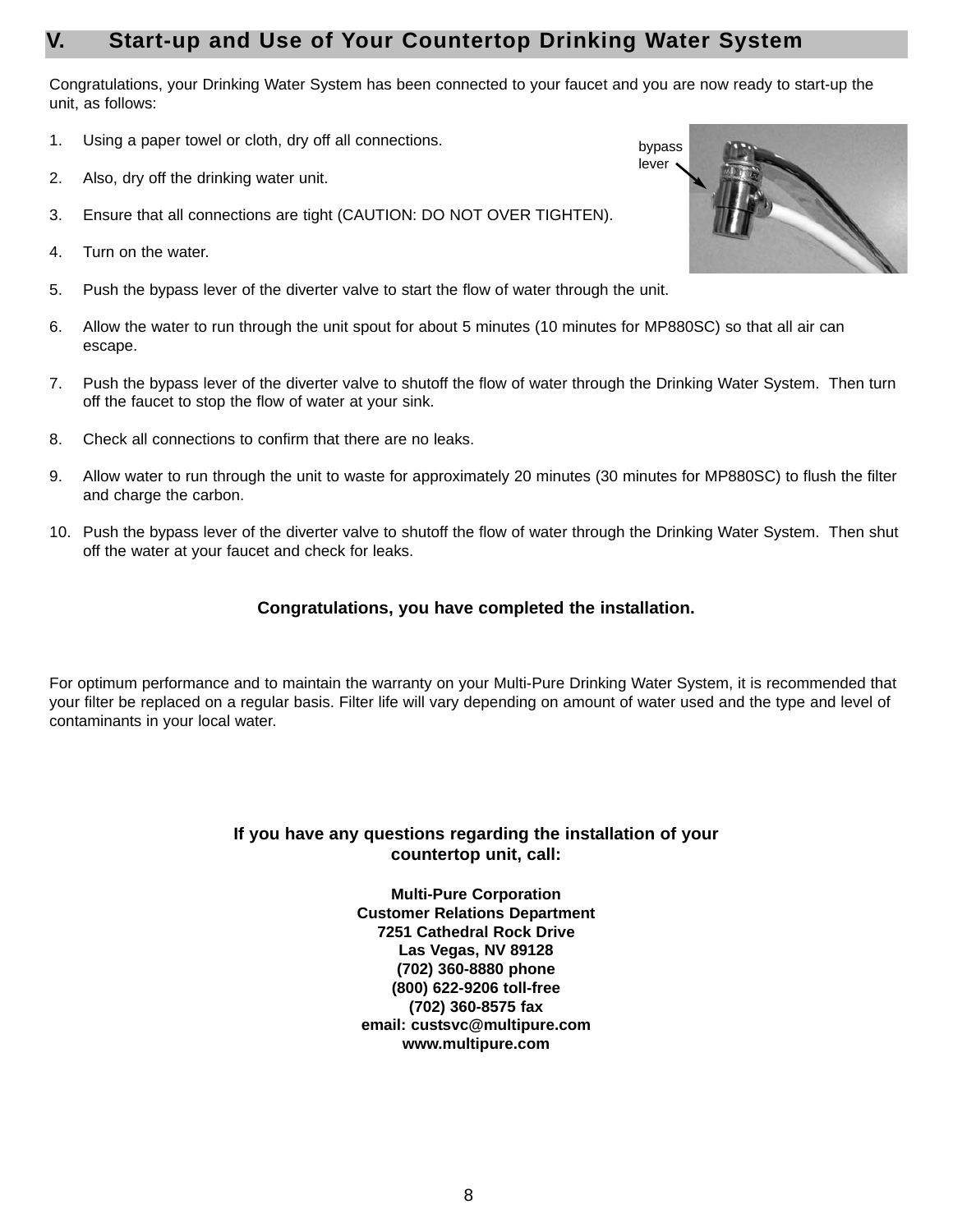# **VI. Filter Life**

Filter life will vary in proportion to the amount of water used and the level of impurities in the water being processed. Claims of capacity are not applicable to contaminants reduced by mechanical filtration because of broad variations in the quality and quantity of physical matter in your drinking water. Your Multi-Pure filter will clog, protecting you from these contaminants, and your flow rate diminishes. For contaminants reduced by adsorption, filter life/capacity is: Model Nos. MP750SC and MPCT is 750 gallons; capacity for Model MP880SC is 600 gallons.

It is recommended that filters be replaced annually or sooner if needed. For optimum performance and to maintain your warranty, it is essential that the filter be replaced on a regularly scheduled basis as follows: (a) annually; (b) when the unit's rated capacity is reached; (c) the flow rate diminishes; (d) the filter becomes saturated with bad tastes and odors.

If you have any questions regarding the installation of your Multi-Pure Drinking Water System, please call Multi-Pure's Customer Relations Department toll-free (800) 622-9206 ext. 175.

### **For a Replacement Filter: Call (800) 622-9208 or go to www.multipure.com/rf.htm**

### **VII Product Registration**

**Thank you for choosing Multi-Pure Water Systems. Multi-Pure is committed to providing the highest level of customer service. Please register your purchase with us so that we can better serve you should you need assistance. There are two ways to register your product purchase:**

*1.* **Register online at www.multipureco.com/productreg.htm**

# **2. Register by mail**

**Please complete the below form and mail to:**  Multi-Pure Corporation Customer Service Department 7251 Cathedral Rock Drive Las Vegas, NV 89128

| Name:                                                                    |                   |      |
|--------------------------------------------------------------------------|-------------------|------|
| Address (number and street):                                             |                   |      |
| City:                                                                    | State:            | Zip: |
| <b>Telephone Number:</b>                                                 | Date of Purchase: |      |
| <b>E-mail address:</b>                                                   |                   |      |
| Distributor's Name (person from whom you purchased the Multi-Pure unit): |                   |      |

Thank you. We appreciate your taking the time to register your purchase. The information you provide to us is used only by Multi-Pure to provide you with service. Your information is not shared with any other entity.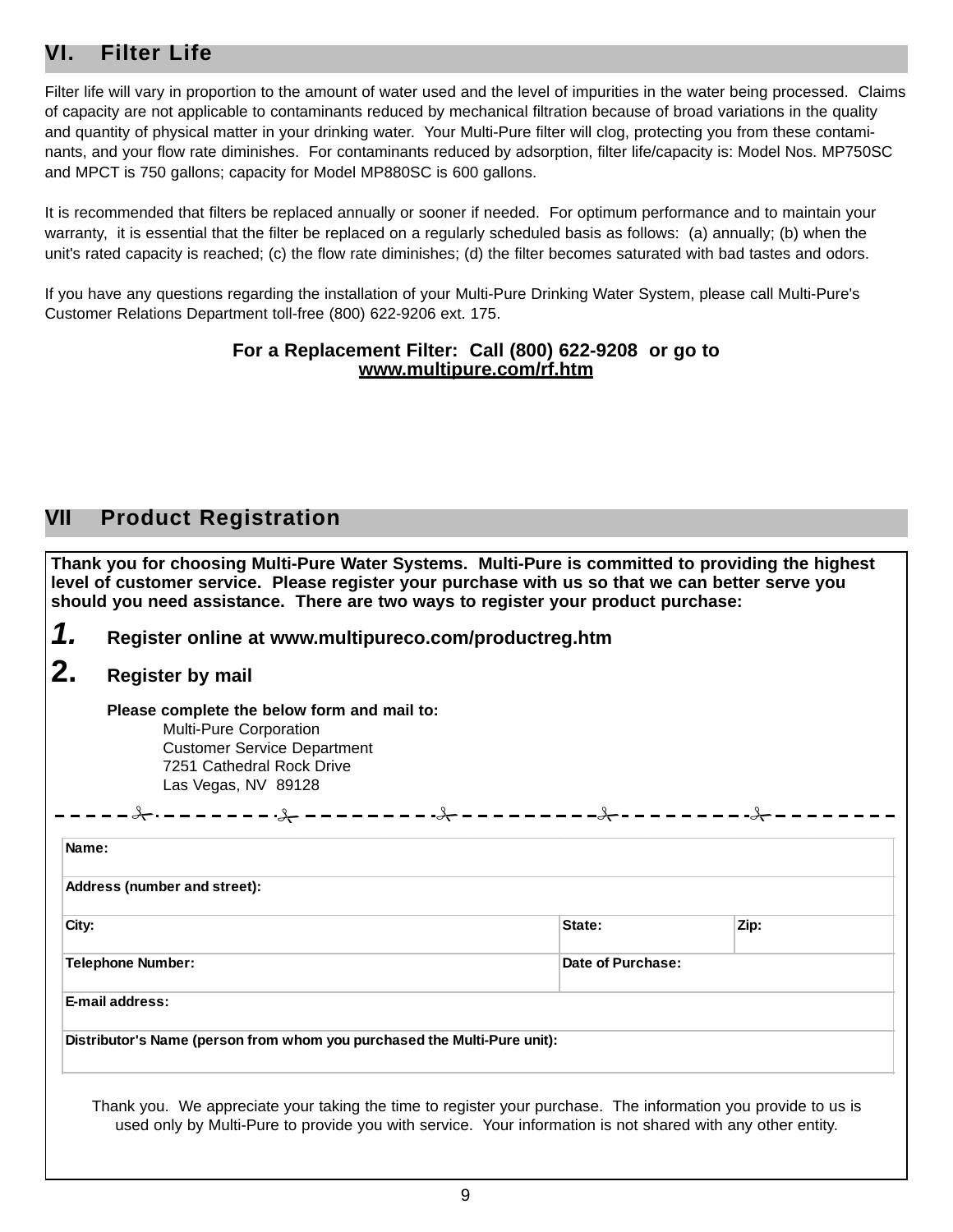# **VIII. Instructions for Changing Your Filter**

### **INSTRUCTIONS - STAINLESS STEEL MODELS**

- 1. Remove plastic wrapper and instruction wrap.
- 2. It may be advisable to place a pan beneath the housing before opening it.
- 3. Confirm that water is off. Shut off diverter valve by pushing inward on the stem.
- 4. **Go to Item #7 to continue the instructions for the countertop models.**
- 5. Open drinking water faucet to relieve pressure.
- 6. Remove Drinking Water System (Unit) from bracket (if mounted) by tilting the top of the Unit towards the wall and slide locking V-band of unit up and into upper notch; slide unit out of bracket. (See Fig. B)
- 7. With the housing in an upright position, open the unit by unscrewing the black knob on the Locking V-Band, and spread it apart and remove the Locking V-Band. (See Fig. C)
- 8. Separate the unit, leaving the black O-Ring in Place.
- 9. Remove the old filter (cartridge) from the unit housing by turning the cartridge in the direction shown in Fig D.
- 10. Wrap the used filter in paper and dispose of in your normal refuse.
- 11. Clean and rinse out the inside of the housing.
- 12. Inspect the rubber cushion; it is recommended that the cushion be replaced every two to three years. To order a replacement part, request product code No. MC252 (See Fig. D). The new MC252 is black.
- 13. Screw new filter (cartridge) in the housing top by turning the cartridge as shown in Fig E until firm; however, DO NOT OVER TIGHTEN.
- 14. Reconnect the housing top with bottom and replace Locking V-Band; replace black knob and turn until tight.
- 15. Be sure that the Locking V-Band is fastened tightly by:
	- a. Check the V-Band to confirm that it is secured evenly around the housing top and bottom.
	- b. Hand-tighten the black knob on the V-Band until it is as tight as possible.
- 16. Turn on water going to the Drinking Water System (unit) and start the flow of water through the unit.
- 17. Allow water to run through the unit spout/faucet for about 5 minutes (10 minutes for MP880SC) so that all air can escape.
- 18. Then turn off the water to the spout/faucet.
- 19. Check all connections to confirm that there are no leaks.
- 20. Flush the filter and charge the carbon by allowing water to run to waste for about twenty 20 minutes (30 minutes for MP880SC).
- 21. Shut off the flow of water through the Drinking Water System.
- 22. Check for leaks.









Fig. C



Fig. D



Fig. E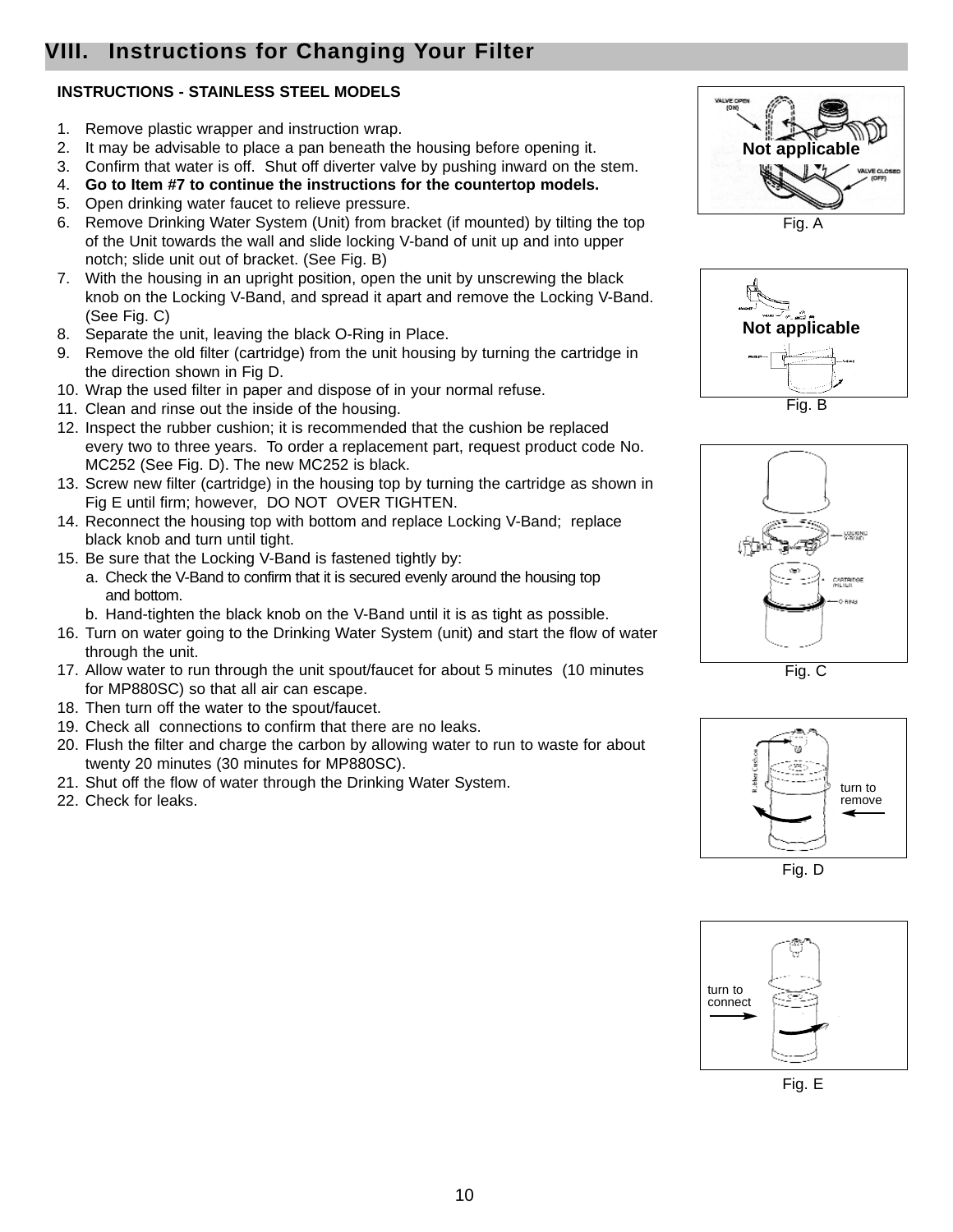

# **Multi-Pure Drinking Water Systems Product Performance Tested and Certified**

Multi-Pure Drinking Water Systems have been tested and certified by NSF International to comply with NSF/ANSI Standards 42 and 53 for the reduction of specific contaminants being considered as established or potential health hazards.

### **Standard 42, Aesthetic Effects**

System tested and certified by NSF International against NSF/ANSI Standard 42 for the reduction of: Chloramine

Chlorine taste and odor Nominal Particulate reduction, class I

### **Standard 53, Health Effects**

System tested and certified by NSF International against NSF/ANSI Standard 53 for the reduction of: Arsenic V (MP880SC only) Asbestos Chlordane Cyst Lead Mercury MTBE PCB Toxaphene Turbidity VOC (listed below)

### **Volatile Organic Chemicals (VOC) includes:**

| <b>Disinfection By-Products</b>                                   | <b>Chemicals</b>                                                                                                                                                                                     | <b>Herbicides</b>           |
|-------------------------------------------------------------------|------------------------------------------------------------------------------------------------------------------------------------------------------------------------------------------------------|-----------------------------|
| chloropicrin                                                      | benzene                                                                                                                                                                                              | alachlor                    |
| haloacetonitriles (HAN):                                          | carbon tetrachloride                                                                                                                                                                                 | atrazine                    |
| bromochloroacetonitrile                                           | chlorobenzene                                                                                                                                                                                        | $2,4-D$                     |
| dibromoacetonitrile                                               | 1,2-dichloroethane                                                                                                                                                                                   | dinoseb                     |
| dichloroacetonitrile                                              | 1,1-dichloroethylene                                                                                                                                                                                 | pentachlorophenol           |
| trichloroacetonitrile                                             | cis-1,2-dichloroethylene                                                                                                                                                                             | $2,4,5$ -TP (silvex)        |
| haloketones (HK):                                                 | 1,2-dichloropropane                                                                                                                                                                                  |                             |
| 1,1-dichloro-2-Propanone                                          | cis-1,3-dichloropropylene                                                                                                                                                                            |                             |
| 1,1-trichloro-2-Propanone                                         | ethylbenzene                                                                                                                                                                                         | <b>Pesticides</b>           |
| trihalomethanes (THMs; TTHMs):                                    | hexachlorobutadiene                                                                                                                                                                                  | carbofuran                  |
| bromodichloromethane                                              | hexachlorocyclopentadiene                                                                                                                                                                            | dibromochloropropane (DBCP) |
| bromoform                                                         | simazine                                                                                                                                                                                             | o-dichlorobenzene           |
| chloroform                                                        | styrene                                                                                                                                                                                              | p-dichlorobenzene           |
| dibromochloromethane                                              | 1,1,2,2-tetrachloroethane                                                                                                                                                                            | endrin                      |
| tribromoacetic acid                                               | tetrachloroethylene                                                                                                                                                                                  | ethylene dibromide (EDB)    |
|                                                                   | toluene                                                                                                                                                                                              | heptachlor                  |
|                                                                   | trans-1,2-dichloroethylene                                                                                                                                                                           | heptachlor epoxide          |
|                                                                   | 1,2,4-trichlorobenzene                                                                                                                                                                               | lindane                     |
|                                                                   | 1,1,1-trichloroethane                                                                                                                                                                                | methoxychlor                |
|                                                                   | 1,1,2-trichloroethane                                                                                                                                                                                |                             |
|                                                                   | trichloroethylene                                                                                                                                                                                    |                             |
|                                                                   | xylenes (total)                                                                                                                                                                                      |                             |
|                                                                   |                                                                                                                                                                                                      |                             |
| <b>Filter Model CB11As</b><br>is used in Model<br><b>MP880SC.</b> | Claims of capacity are not applicable to contaminants<br>reduced by mechanical filtration because of broad vari-<br>ations in the quality and quantity of<br>physical matter in your drinking water. |                             |
|                                                                   |                                                                                                                                                                                                      |                             |
| In addition to reducing                                           |                                                                                                                                                                                                      |                             |
| the contaminants listed                                           |                                                                                                                                                                                                      |                             |
| above, Model MP880SC                                              |                                                                                                                                                                                                      |                             |
| is also certified to                                              |                                                                                                                                                                                                      |                             |
| <b>reduce Arsenic V.</b>                                          |                                                                                                                                                                                                      | <b>Filter Model CB6</b>     |
|                                                                   |                                                                                                                                                                                                      | used in Model               |
|                                                                   |                                                                                                                                                                                                      | Nos. MP750SC                |
|                                                                   |                                                                                                                                                                                                      | and MPCT                    |
|                                                                   |                                                                                                                                                                                                      |                             |
|                                                                   |                                                                                                                                                                                                      |                             |
|                                                                   |                                                                                                                                                                                                      |                             |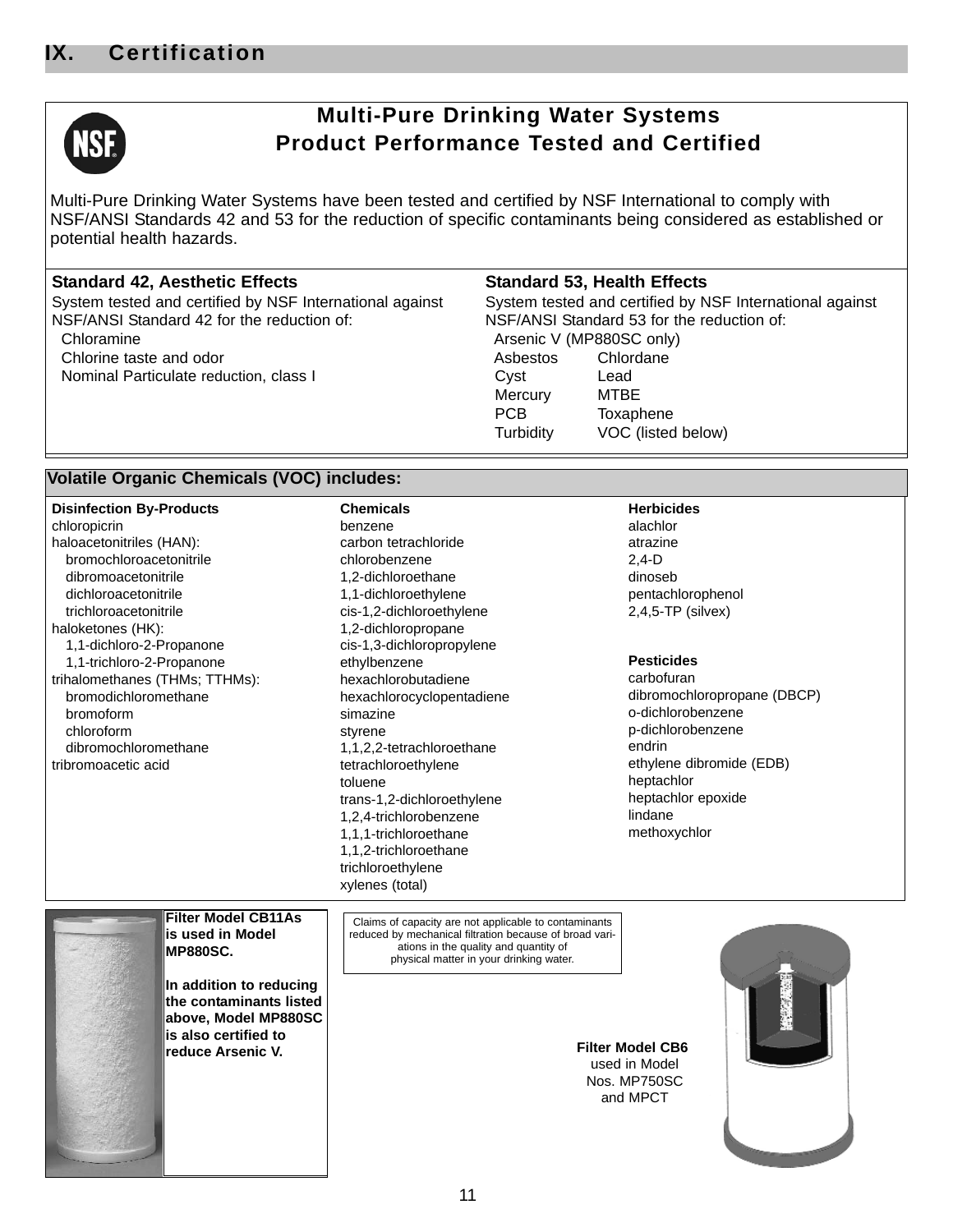

# **Performance Data Sheet**

Multi-Pure Drinking Water Systems have been tested and certified under NSF/ANSI Standard Nos. 53 as shown below. The concentration of the indicated substances in water entering the system was reduced to a concentration less than or equal to the permissible limit for water leaving the system, as specified in NSF/ANSI 53, Health Effects.



### **For Model Nos. MP750SB, MP750SC, MPCT, MP750SI, MP1200EL**

|                                                |                    |                                   | Maximum permissible     |
|------------------------------------------------|--------------------|-----------------------------------|-------------------------|
|                                                |                    | Influent challenge                | product water           |
|                                                | <b>Percent</b>     | concentration                     | concentration           |
| <b>Substance</b>                               | <b>Reduction**</b> | (mg/L unless specified)           | (mg/L unless specified) |
| <b>ALACHLOR*</b>                               | >98%               | 0.05                              | 0.001                   |
|                                                |                    | $10^7$ to $10^8$ fibers/L; fibers |                         |
| <b>ASBESTOS</b>                                | >99.9%             | greater than 10                   | 99% reduction           |
|                                                |                    | micrometers in length             | requirement             |
| <b>ATRAZINE*</b>                               | $>97\%$            | 0.1                               | 0.003                   |
| <b>BENZENE*</b>                                | >99%               | 0.081                             | 0.001                   |
| <b>BROMODICHLOROMETHANE (TTHM)*</b>            | >99.8%             | $0.300 +/- 0.30$                  | 0.015                   |
| <b>BROMOFORM</b> (TTHM)*                       | >99.8%             | $0.300 +/- 0.30$                  | 0.015                   |
| <b>CARBOFURAN</b> (Furadan)*                   | >99%               | 0.19                              | 0.001                   |
| <b>CARBON TETRACHLORIDE*</b>                   | 98%                | 0.078                             | 0.0018                  |
| <b>CHLORDANE</b>                               | $>99.5\%$          | $0.04 +10%$                       | 0.002                   |
| CHLOROBENZENE (Monochlorobenzene)*             | >99%               | 0.077                             | 0.001                   |
| <b>CHLOROPICRIN*</b>                           | 99%                | 0.015                             | 0.0002                  |
| <b>CHLOROFORM</b> (TTHM)* (surrogate chemical) | >99.8%             | $0.300 + 0.30$                    | 0.015                   |
| Cryptosporidium (CYST)                         | 99.95%             | minimum 50,000/mL                 | 99.95%                  |
| CYST (Giardia; Cryptosporidium; Entamoeba;     | 99.95%             | minimum 50,000/mL                 | 99.95%                  |
| Toxoplasma)                                    |                    |                                   |                         |
| $2, 4-D*$                                      | 98%                | 0.110                             | 0.0017                  |
| DBCP (see Dibromochloropropane)*               | >99%               | 0.052                             | 0.00002                 |
| 1,2-DCA (see 1,2-DICHLOROETHANE)*              | 95%                | 0.088                             | 0.0048                  |
| 1,1-DCE (see 1,1-DICHLOROETHYLENE)*            | >99%               | 0.083                             | 0.001                   |
| <b>DIBROMOCHLOROMETHANE (TTHM;</b>             | >99.8%             | $0.300 + 0.30$                    | 0.015                   |
| Chlorodibromomethane)*                         |                    |                                   |                         |
| DIBROMOCHLOROPROPANE (DBCP)*                   | >99%               | 0.052                             | 0.00002                 |
| o-DICHLOROBENZENE (1,2 Dichlorobenzene)*       | >99%               | 0.08                              | 0.001                   |
| p-DICHLOROBENZENE (para-Dichlorobenzene)*      | >98%               | 0.04                              | 0.001                   |
| 1,2-DICHLOROETHANE (1,2-DCA)*                  | 95%                | 0.088                             | 0.0048                  |
| 1,1-DICHLOROETHYLENE (1,1-DCE)*                | >99%               | 0.083                             | 0.001                   |
| CIS-1,2-DICHLOROETHYLENE*                      | >99%               | 0.17                              | 0.0005                  |
| TRANS-1,2- DICHLOROETHYLENE*                   | >99%               | 0.086                             | 0.001                   |
| 1,2-DICHLOROPROPANE (Propylene Dichloride)*    | >99%               | 0.08                              | 0.001                   |
| CIS-1,3- DICHLOROPROPYLENE*                    | >99%               | 0.079                             | 0.001                   |
| <b>DINOSEB*</b>                                | 99%                | 0.17                              | 0.0002                  |
| EDB (see ETHYLENE DIBROMIDE)*                  | >99%               | 0.044                             | 0.00002                 |
| <b>ENDRIN*</b>                                 | 99%                | 0.053                             | 0.00059                 |
| Entamoeba (see CYSTS)                          | 99.95%             | minimum 50,000/mL                 | 99.95%                  |
| ETHYLBENZENE*                                  | $>99\%$            | 0.088                             | 0.001                   |
| <b>ETHYLENE DIBROMIDE (EDB)*</b>               | >99%               | 0.044                             | 0.00002                 |
| Furadan (see CARBOFURAN)*                      | >99%               | 0.19                              | 0.001                   |
|                                                |                    |                                   |                         |

*\*\*Percent reduction reflects actual performance of Multi-Pure product as specifically tested (at 200% of capacity, i.e. 1500 gallons). Percent reduction shown for VOCs\* reflects the allowable claims for Volatile Organic Chemicals/Compounds as per Tables. Chloroform was used as a surrogate for VOC reduction claims, the Multi-Pure Systems' actual reduction rate of Chloroform was >99.8% as tested (at 200% of capacity).*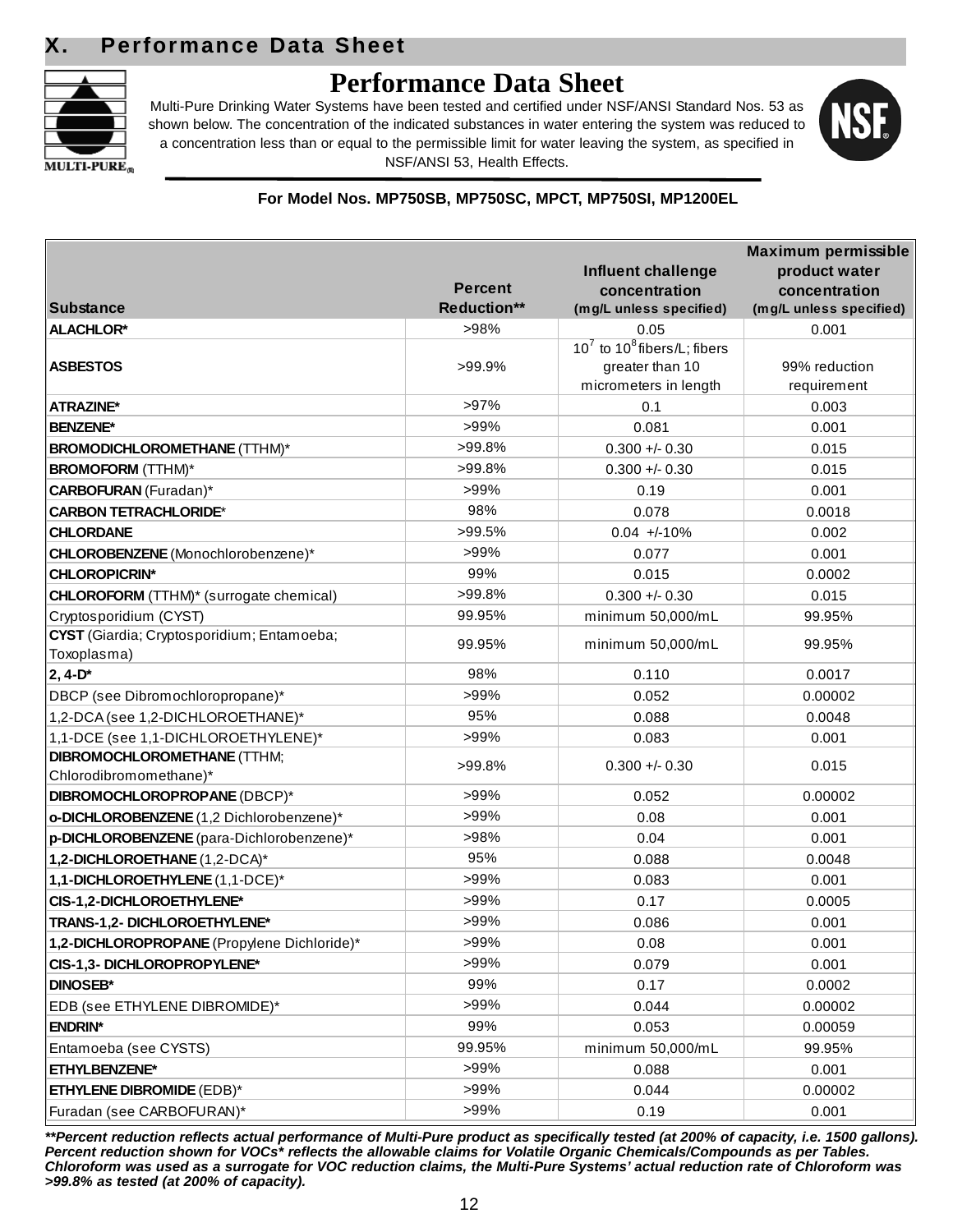| <b>Percent</b><br>concentration<br>concentration<br>Reduction**<br><b>Substance</b><br>(mg/L unless specified)<br>(mg/L unless specified)<br>>99.95%<br>Giardia Lamblia (see CYST)<br>minimum 50,000/mL<br>99.95%<br><b>HALOACETONITRILES (HAN)*</b><br>98%<br><b>BROMOCHLOROACETONITRILE</b><br>0.022<br>0.0005<br>98%<br><b>DIBROMOACETONITRILE</b><br>0.024<br>0.0006<br>98%<br>0.0002<br><b>DICHLOROACETONITRILE</b><br>0.0096<br>98%<br>0.015<br>0.0003<br><b>TRICHLOROACETONITRILE</b><br><b>HALOKETONES (HK):*</b><br>99%<br>1,1-DICHLORO-2-PROPANONE<br>0.0072<br>0.0001<br>96%<br>0.0003<br>1,1,1-TRICHLORO-2-PROPANONE<br>0.0082<br>>99%<br><b>HEPTACHLOR*</b><br>0.25<br>0.00001<br>98%<br><b>HEPTACHLOR EPOXIDE*</b><br>0.0107<br>0.0002<br>>98%<br>HEXACHLOROBUTADIENE (Perchlorobutadiene)*<br>0.044<br>0.001<br>>99%<br>0.060<br>HEXACHLOROCYCLOPENTADIENE*<br>0.000002<br>$>99.3\%$<br>$0.15 +/- 10%$<br><b>LEAD</b> ( $pH$ 6.5)<br>0.010<br>$>99.3\%$<br>$LEAD$ (pH 8.5)<br>$0.15 +/- 10%$<br>0.010<br>>99%<br>LINDANE*<br>0.055<br>0.00001<br>>99%<br>$0.006 +/- 10%$<br>MERCURY (pH 6.5)<br>0.002<br>>99%<br>MERCURY (pH 8.5)<br>$0.006 + 10%$<br>0.002<br>>99%<br><b>METHOXYCHLOR*</b><br>0.050<br>0.0001<br>>99%<br>Methylbenzene (see TOLUENE)*<br>0.078<br>0.001<br>>99%<br>Monochlorobenzene (see CHLOROBENZENE)*<br>0.077<br>0.001<br>>96.6%<br>MTBE (methyl tert-butyl ether)<br>$0.015 + - 20%$<br>0.005<br>>99.9%<br>POLYCHLORINATED BIPHENYLS (PCBs, Aroclor 1260)<br>$0.01 +/- 10%$<br>0.0005<br>>99%<br>PCE (see TETRACHLOROETHYLENE)*<br>0.081<br>0.001<br>>99%<br>PENTACHLOROPHENOL*<br>0.096<br>0.001<br>>98%<br>Perchlorobutadiene (see HEXACHLOROBUTADIENE)*<br>0.044<br>0.001<br>>99%<br>Propylene Dichloride (see 1,2 -DICHLOROPROPANE)*<br>0.080<br>0.001<br>>97%<br>SIMAZINE*<br>0.120<br>0.004<br>99%<br>0.270<br>0.0016<br>Silvex (see 2,4,5-TP)*<br>>99%<br>0.15<br>0.0005<br>STYRENE (Vinylbenzene)*<br>95%<br>1,1,1-TCA (see 1,1,1 - TRICHLOROETHANE)*<br>0.084<br>0.0046<br>>99%<br>TCE (see TRICHLOROETHYLENE)*<br>0.180<br>0.0010<br>>99%<br>1,1,2,2- TETRACHLOROETHANE*<br>0.081<br>0.001<br>>99%<br><b>TETRACHLOROETHYLENE*</b><br>0.081<br>0.001<br>>99%<br>TOLUENE (Methylbenzene)*<br>0.078<br>0.001<br>>92.9%<br><b>TOXAPHENE</b><br>$0.015 +/- 10%$<br>0.003<br>99.95%<br>Toxoplasma (see CYSTS)<br>minimum 50,000/mL<br>99.95%<br>99%<br>$2,4,5$ -TP (Silvex)*<br>0.270<br>0.0016<br><b>TRIBROMOACETIC ACID*</b><br>0.042<br>0.001<br>>99%<br>1,2,4 TRICHLOROBENZENE (Unsymtrichlorobenzene)*<br>0.160<br>0.0005<br>95%<br>1,1,1-TRICHLOROETHANE (1,1,1-TCA)*<br>0.084<br>0.0046<br>>99%<br>1,1,2-TRICHLOROETHANE*<br>0.150<br>0.0005<br>>99%<br>TRICHLOROETHYLENE (TCE)*<br>0.180<br>0.0010<br>TRIHALOMETHANES (TTHM) (Chloroform; Bromoform;<br>$0.300 + 0.30$<br>>99.8%<br>0.015<br>Bromodichloromethane; Dibromochloromethane)<br>>99%<br><b>TURBIDITY</b><br>11 +/- 1 NTU<br>0.5 NTU<br>>99%<br>TRICHLOROBENZENE)*<br>0.160<br>0.0005<br>>99%<br>Vinylbenzene (see STYRENE)*<br>0.150<br>0.0005<br>>99%<br><b>XYLENES (TOTAL)*</b><br>0.070<br>0.001 |  |                           | Maximum permissible |
|-------------------------------------------------------------------------------------------------------------------------------------------------------------------------------------------------------------------------------------------------------------------------------------------------------------------------------------------------------------------------------------------------------------------------------------------------------------------------------------------------------------------------------------------------------------------------------------------------------------------------------------------------------------------------------------------------------------------------------------------------------------------------------------------------------------------------------------------------------------------------------------------------------------------------------------------------------------------------------------------------------------------------------------------------------------------------------------------------------------------------------------------------------------------------------------------------------------------------------------------------------------------------------------------------------------------------------------------------------------------------------------------------------------------------------------------------------------------------------------------------------------------------------------------------------------------------------------------------------------------------------------------------------------------------------------------------------------------------------------------------------------------------------------------------------------------------------------------------------------------------------------------------------------------------------------------------------------------------------------------------------------------------------------------------------------------------------------------------------------------------------------------------------------------------------------------------------------------------------------------------------------------------------------------------------------------------------------------------------------------------------------------------------------------------------------------------------------------------------------------------------------------------------------------------------------------------------------------------------------------------------------------------------------------------------------------------------------------------------------------------------------------------------------------------------------------------------------------------------------------------------------------------------------------------------------------------------------------------------------------------------------------------------------------------------------------------------------------------------------------|--|---------------------------|---------------------|
|                                                                                                                                                                                                                                                                                                                                                                                                                                                                                                                                                                                                                                                                                                                                                                                                                                                                                                                                                                                                                                                                                                                                                                                                                                                                                                                                                                                                                                                                                                                                                                                                                                                                                                                                                                                                                                                                                                                                                                                                                                                                                                                                                                                                                                                                                                                                                                                                                                                                                                                                                                                                                                                                                                                                                                                                                                                                                                                                                                                                                                                                                                                   |  | <b>Influent challenge</b> | product water       |
|                                                                                                                                                                                                                                                                                                                                                                                                                                                                                                                                                                                                                                                                                                                                                                                                                                                                                                                                                                                                                                                                                                                                                                                                                                                                                                                                                                                                                                                                                                                                                                                                                                                                                                                                                                                                                                                                                                                                                                                                                                                                                                                                                                                                                                                                                                                                                                                                                                                                                                                                                                                                                                                                                                                                                                                                                                                                                                                                                                                                                                                                                                                   |  |                           |                     |
|                                                                                                                                                                                                                                                                                                                                                                                                                                                                                                                                                                                                                                                                                                                                                                                                                                                                                                                                                                                                                                                                                                                                                                                                                                                                                                                                                                                                                                                                                                                                                                                                                                                                                                                                                                                                                                                                                                                                                                                                                                                                                                                                                                                                                                                                                                                                                                                                                                                                                                                                                                                                                                                                                                                                                                                                                                                                                                                                                                                                                                                                                                                   |  |                           |                     |
|                                                                                                                                                                                                                                                                                                                                                                                                                                                                                                                                                                                                                                                                                                                                                                                                                                                                                                                                                                                                                                                                                                                                                                                                                                                                                                                                                                                                                                                                                                                                                                                                                                                                                                                                                                                                                                                                                                                                                                                                                                                                                                                                                                                                                                                                                                                                                                                                                                                                                                                                                                                                                                                                                                                                                                                                                                                                                                                                                                                                                                                                                                                   |  |                           |                     |
|                                                                                                                                                                                                                                                                                                                                                                                                                                                                                                                                                                                                                                                                                                                                                                                                                                                                                                                                                                                                                                                                                                                                                                                                                                                                                                                                                                                                                                                                                                                                                                                                                                                                                                                                                                                                                                                                                                                                                                                                                                                                                                                                                                                                                                                                                                                                                                                                                                                                                                                                                                                                                                                                                                                                                                                                                                                                                                                                                                                                                                                                                                                   |  |                           |                     |
|                                                                                                                                                                                                                                                                                                                                                                                                                                                                                                                                                                                                                                                                                                                                                                                                                                                                                                                                                                                                                                                                                                                                                                                                                                                                                                                                                                                                                                                                                                                                                                                                                                                                                                                                                                                                                                                                                                                                                                                                                                                                                                                                                                                                                                                                                                                                                                                                                                                                                                                                                                                                                                                                                                                                                                                                                                                                                                                                                                                                                                                                                                                   |  |                           |                     |
|                                                                                                                                                                                                                                                                                                                                                                                                                                                                                                                                                                                                                                                                                                                                                                                                                                                                                                                                                                                                                                                                                                                                                                                                                                                                                                                                                                                                                                                                                                                                                                                                                                                                                                                                                                                                                                                                                                                                                                                                                                                                                                                                                                                                                                                                                                                                                                                                                                                                                                                                                                                                                                                                                                                                                                                                                                                                                                                                                                                                                                                                                                                   |  |                           |                     |
|                                                                                                                                                                                                                                                                                                                                                                                                                                                                                                                                                                                                                                                                                                                                                                                                                                                                                                                                                                                                                                                                                                                                                                                                                                                                                                                                                                                                                                                                                                                                                                                                                                                                                                                                                                                                                                                                                                                                                                                                                                                                                                                                                                                                                                                                                                                                                                                                                                                                                                                                                                                                                                                                                                                                                                                                                                                                                                                                                                                                                                                                                                                   |  |                           |                     |
|                                                                                                                                                                                                                                                                                                                                                                                                                                                                                                                                                                                                                                                                                                                                                                                                                                                                                                                                                                                                                                                                                                                                                                                                                                                                                                                                                                                                                                                                                                                                                                                                                                                                                                                                                                                                                                                                                                                                                                                                                                                                                                                                                                                                                                                                                                                                                                                                                                                                                                                                                                                                                                                                                                                                                                                                                                                                                                                                                                                                                                                                                                                   |  |                           |                     |
|                                                                                                                                                                                                                                                                                                                                                                                                                                                                                                                                                                                                                                                                                                                                                                                                                                                                                                                                                                                                                                                                                                                                                                                                                                                                                                                                                                                                                                                                                                                                                                                                                                                                                                                                                                                                                                                                                                                                                                                                                                                                                                                                                                                                                                                                                                                                                                                                                                                                                                                                                                                                                                                                                                                                                                                                                                                                                                                                                                                                                                                                                                                   |  |                           |                     |
|                                                                                                                                                                                                                                                                                                                                                                                                                                                                                                                                                                                                                                                                                                                                                                                                                                                                                                                                                                                                                                                                                                                                                                                                                                                                                                                                                                                                                                                                                                                                                                                                                                                                                                                                                                                                                                                                                                                                                                                                                                                                                                                                                                                                                                                                                                                                                                                                                                                                                                                                                                                                                                                                                                                                                                                                                                                                                                                                                                                                                                                                                                                   |  |                           |                     |
|                                                                                                                                                                                                                                                                                                                                                                                                                                                                                                                                                                                                                                                                                                                                                                                                                                                                                                                                                                                                                                                                                                                                                                                                                                                                                                                                                                                                                                                                                                                                                                                                                                                                                                                                                                                                                                                                                                                                                                                                                                                                                                                                                                                                                                                                                                                                                                                                                                                                                                                                                                                                                                                                                                                                                                                                                                                                                                                                                                                                                                                                                                                   |  |                           |                     |
|                                                                                                                                                                                                                                                                                                                                                                                                                                                                                                                                                                                                                                                                                                                                                                                                                                                                                                                                                                                                                                                                                                                                                                                                                                                                                                                                                                                                                                                                                                                                                                                                                                                                                                                                                                                                                                                                                                                                                                                                                                                                                                                                                                                                                                                                                                                                                                                                                                                                                                                                                                                                                                                                                                                                                                                                                                                                                                                                                                                                                                                                                                                   |  |                           |                     |
|                                                                                                                                                                                                                                                                                                                                                                                                                                                                                                                                                                                                                                                                                                                                                                                                                                                                                                                                                                                                                                                                                                                                                                                                                                                                                                                                                                                                                                                                                                                                                                                                                                                                                                                                                                                                                                                                                                                                                                                                                                                                                                                                                                                                                                                                                                                                                                                                                                                                                                                                                                                                                                                                                                                                                                                                                                                                                                                                                                                                                                                                                                                   |  |                           |                     |
|                                                                                                                                                                                                                                                                                                                                                                                                                                                                                                                                                                                                                                                                                                                                                                                                                                                                                                                                                                                                                                                                                                                                                                                                                                                                                                                                                                                                                                                                                                                                                                                                                                                                                                                                                                                                                                                                                                                                                                                                                                                                                                                                                                                                                                                                                                                                                                                                                                                                                                                                                                                                                                                                                                                                                                                                                                                                                                                                                                                                                                                                                                                   |  |                           |                     |
|                                                                                                                                                                                                                                                                                                                                                                                                                                                                                                                                                                                                                                                                                                                                                                                                                                                                                                                                                                                                                                                                                                                                                                                                                                                                                                                                                                                                                                                                                                                                                                                                                                                                                                                                                                                                                                                                                                                                                                                                                                                                                                                                                                                                                                                                                                                                                                                                                                                                                                                                                                                                                                                                                                                                                                                                                                                                                                                                                                                                                                                                                                                   |  |                           |                     |
|                                                                                                                                                                                                                                                                                                                                                                                                                                                                                                                                                                                                                                                                                                                                                                                                                                                                                                                                                                                                                                                                                                                                                                                                                                                                                                                                                                                                                                                                                                                                                                                                                                                                                                                                                                                                                                                                                                                                                                                                                                                                                                                                                                                                                                                                                                                                                                                                                                                                                                                                                                                                                                                                                                                                                                                                                                                                                                                                                                                                                                                                                                                   |  |                           |                     |
|                                                                                                                                                                                                                                                                                                                                                                                                                                                                                                                                                                                                                                                                                                                                                                                                                                                                                                                                                                                                                                                                                                                                                                                                                                                                                                                                                                                                                                                                                                                                                                                                                                                                                                                                                                                                                                                                                                                                                                                                                                                                                                                                                                                                                                                                                                                                                                                                                                                                                                                                                                                                                                                                                                                                                                                                                                                                                                                                                                                                                                                                                                                   |  |                           |                     |
|                                                                                                                                                                                                                                                                                                                                                                                                                                                                                                                                                                                                                                                                                                                                                                                                                                                                                                                                                                                                                                                                                                                                                                                                                                                                                                                                                                                                                                                                                                                                                                                                                                                                                                                                                                                                                                                                                                                                                                                                                                                                                                                                                                                                                                                                                                                                                                                                                                                                                                                                                                                                                                                                                                                                                                                                                                                                                                                                                                                                                                                                                                                   |  |                           |                     |
|                                                                                                                                                                                                                                                                                                                                                                                                                                                                                                                                                                                                                                                                                                                                                                                                                                                                                                                                                                                                                                                                                                                                                                                                                                                                                                                                                                                                                                                                                                                                                                                                                                                                                                                                                                                                                                                                                                                                                                                                                                                                                                                                                                                                                                                                                                                                                                                                                                                                                                                                                                                                                                                                                                                                                                                                                                                                                                                                                                                                                                                                                                                   |  |                           |                     |
|                                                                                                                                                                                                                                                                                                                                                                                                                                                                                                                                                                                                                                                                                                                                                                                                                                                                                                                                                                                                                                                                                                                                                                                                                                                                                                                                                                                                                                                                                                                                                                                                                                                                                                                                                                                                                                                                                                                                                                                                                                                                                                                                                                                                                                                                                                                                                                                                                                                                                                                                                                                                                                                                                                                                                                                                                                                                                                                                                                                                                                                                                                                   |  |                           |                     |
|                                                                                                                                                                                                                                                                                                                                                                                                                                                                                                                                                                                                                                                                                                                                                                                                                                                                                                                                                                                                                                                                                                                                                                                                                                                                                                                                                                                                                                                                                                                                                                                                                                                                                                                                                                                                                                                                                                                                                                                                                                                                                                                                                                                                                                                                                                                                                                                                                                                                                                                                                                                                                                                                                                                                                                                                                                                                                                                                                                                                                                                                                                                   |  |                           |                     |
|                                                                                                                                                                                                                                                                                                                                                                                                                                                                                                                                                                                                                                                                                                                                                                                                                                                                                                                                                                                                                                                                                                                                                                                                                                                                                                                                                                                                                                                                                                                                                                                                                                                                                                                                                                                                                                                                                                                                                                                                                                                                                                                                                                                                                                                                                                                                                                                                                                                                                                                                                                                                                                                                                                                                                                                                                                                                                                                                                                                                                                                                                                                   |  |                           |                     |
|                                                                                                                                                                                                                                                                                                                                                                                                                                                                                                                                                                                                                                                                                                                                                                                                                                                                                                                                                                                                                                                                                                                                                                                                                                                                                                                                                                                                                                                                                                                                                                                                                                                                                                                                                                                                                                                                                                                                                                                                                                                                                                                                                                                                                                                                                                                                                                                                                                                                                                                                                                                                                                                                                                                                                                                                                                                                                                                                                                                                                                                                                                                   |  |                           |                     |
|                                                                                                                                                                                                                                                                                                                                                                                                                                                                                                                                                                                                                                                                                                                                                                                                                                                                                                                                                                                                                                                                                                                                                                                                                                                                                                                                                                                                                                                                                                                                                                                                                                                                                                                                                                                                                                                                                                                                                                                                                                                                                                                                                                                                                                                                                                                                                                                                                                                                                                                                                                                                                                                                                                                                                                                                                                                                                                                                                                                                                                                                                                                   |  |                           |                     |
|                                                                                                                                                                                                                                                                                                                                                                                                                                                                                                                                                                                                                                                                                                                                                                                                                                                                                                                                                                                                                                                                                                                                                                                                                                                                                                                                                                                                                                                                                                                                                                                                                                                                                                                                                                                                                                                                                                                                                                                                                                                                                                                                                                                                                                                                                                                                                                                                                                                                                                                                                                                                                                                                                                                                                                                                                                                                                                                                                                                                                                                                                                                   |  |                           |                     |
|                                                                                                                                                                                                                                                                                                                                                                                                                                                                                                                                                                                                                                                                                                                                                                                                                                                                                                                                                                                                                                                                                                                                                                                                                                                                                                                                                                                                                                                                                                                                                                                                                                                                                                                                                                                                                                                                                                                                                                                                                                                                                                                                                                                                                                                                                                                                                                                                                                                                                                                                                                                                                                                                                                                                                                                                                                                                                                                                                                                                                                                                                                                   |  |                           |                     |
|                                                                                                                                                                                                                                                                                                                                                                                                                                                                                                                                                                                                                                                                                                                                                                                                                                                                                                                                                                                                                                                                                                                                                                                                                                                                                                                                                                                                                                                                                                                                                                                                                                                                                                                                                                                                                                                                                                                                                                                                                                                                                                                                                                                                                                                                                                                                                                                                                                                                                                                                                                                                                                                                                                                                                                                                                                                                                                                                                                                                                                                                                                                   |  |                           |                     |
|                                                                                                                                                                                                                                                                                                                                                                                                                                                                                                                                                                                                                                                                                                                                                                                                                                                                                                                                                                                                                                                                                                                                                                                                                                                                                                                                                                                                                                                                                                                                                                                                                                                                                                                                                                                                                                                                                                                                                                                                                                                                                                                                                                                                                                                                                                                                                                                                                                                                                                                                                                                                                                                                                                                                                                                                                                                                                                                                                                                                                                                                                                                   |  |                           |                     |
|                                                                                                                                                                                                                                                                                                                                                                                                                                                                                                                                                                                                                                                                                                                                                                                                                                                                                                                                                                                                                                                                                                                                                                                                                                                                                                                                                                                                                                                                                                                                                                                                                                                                                                                                                                                                                                                                                                                                                                                                                                                                                                                                                                                                                                                                                                                                                                                                                                                                                                                                                                                                                                                                                                                                                                                                                                                                                                                                                                                                                                                                                                                   |  |                           |                     |
|                                                                                                                                                                                                                                                                                                                                                                                                                                                                                                                                                                                                                                                                                                                                                                                                                                                                                                                                                                                                                                                                                                                                                                                                                                                                                                                                                                                                                                                                                                                                                                                                                                                                                                                                                                                                                                                                                                                                                                                                                                                                                                                                                                                                                                                                                                                                                                                                                                                                                                                                                                                                                                                                                                                                                                                                                                                                                                                                                                                                                                                                                                                   |  |                           |                     |
|                                                                                                                                                                                                                                                                                                                                                                                                                                                                                                                                                                                                                                                                                                                                                                                                                                                                                                                                                                                                                                                                                                                                                                                                                                                                                                                                                                                                                                                                                                                                                                                                                                                                                                                                                                                                                                                                                                                                                                                                                                                                                                                                                                                                                                                                                                                                                                                                                                                                                                                                                                                                                                                                                                                                                                                                                                                                                                                                                                                                                                                                                                                   |  |                           |                     |
|                                                                                                                                                                                                                                                                                                                                                                                                                                                                                                                                                                                                                                                                                                                                                                                                                                                                                                                                                                                                                                                                                                                                                                                                                                                                                                                                                                                                                                                                                                                                                                                                                                                                                                                                                                                                                                                                                                                                                                                                                                                                                                                                                                                                                                                                                                                                                                                                                                                                                                                                                                                                                                                                                                                                                                                                                                                                                                                                                                                                                                                                                                                   |  |                           |                     |
|                                                                                                                                                                                                                                                                                                                                                                                                                                                                                                                                                                                                                                                                                                                                                                                                                                                                                                                                                                                                                                                                                                                                                                                                                                                                                                                                                                                                                                                                                                                                                                                                                                                                                                                                                                                                                                                                                                                                                                                                                                                                                                                                                                                                                                                                                                                                                                                                                                                                                                                                                                                                                                                                                                                                                                                                                                                                                                                                                                                                                                                                                                                   |  |                           |                     |
|                                                                                                                                                                                                                                                                                                                                                                                                                                                                                                                                                                                                                                                                                                                                                                                                                                                                                                                                                                                                                                                                                                                                                                                                                                                                                                                                                                                                                                                                                                                                                                                                                                                                                                                                                                                                                                                                                                                                                                                                                                                                                                                                                                                                                                                                                                                                                                                                                                                                                                                                                                                                                                                                                                                                                                                                                                                                                                                                                                                                                                                                                                                   |  |                           |                     |
|                                                                                                                                                                                                                                                                                                                                                                                                                                                                                                                                                                                                                                                                                                                                                                                                                                                                                                                                                                                                                                                                                                                                                                                                                                                                                                                                                                                                                                                                                                                                                                                                                                                                                                                                                                                                                                                                                                                                                                                                                                                                                                                                                                                                                                                                                                                                                                                                                                                                                                                                                                                                                                                                                                                                                                                                                                                                                                                                                                                                                                                                                                                   |  |                           |                     |
|                                                                                                                                                                                                                                                                                                                                                                                                                                                                                                                                                                                                                                                                                                                                                                                                                                                                                                                                                                                                                                                                                                                                                                                                                                                                                                                                                                                                                                                                                                                                                                                                                                                                                                                                                                                                                                                                                                                                                                                                                                                                                                                                                                                                                                                                                                                                                                                                                                                                                                                                                                                                                                                                                                                                                                                                                                                                                                                                                                                                                                                                                                                   |  |                           |                     |
|                                                                                                                                                                                                                                                                                                                                                                                                                                                                                                                                                                                                                                                                                                                                                                                                                                                                                                                                                                                                                                                                                                                                                                                                                                                                                                                                                                                                                                                                                                                                                                                                                                                                                                                                                                                                                                                                                                                                                                                                                                                                                                                                                                                                                                                                                                                                                                                                                                                                                                                                                                                                                                                                                                                                                                                                                                                                                                                                                                                                                                                                                                                   |  |                           |                     |
|                                                                                                                                                                                                                                                                                                                                                                                                                                                                                                                                                                                                                                                                                                                                                                                                                                                                                                                                                                                                                                                                                                                                                                                                                                                                                                                                                                                                                                                                                                                                                                                                                                                                                                                                                                                                                                                                                                                                                                                                                                                                                                                                                                                                                                                                                                                                                                                                                                                                                                                                                                                                                                                                                                                                                                                                                                                                                                                                                                                                                                                                                                                   |  |                           |                     |
|                                                                                                                                                                                                                                                                                                                                                                                                                                                                                                                                                                                                                                                                                                                                                                                                                                                                                                                                                                                                                                                                                                                                                                                                                                                                                                                                                                                                                                                                                                                                                                                                                                                                                                                                                                                                                                                                                                                                                                                                                                                                                                                                                                                                                                                                                                                                                                                                                                                                                                                                                                                                                                                                                                                                                                                                                                                                                                                                                                                                                                                                                                                   |  |                           |                     |
|                                                                                                                                                                                                                                                                                                                                                                                                                                                                                                                                                                                                                                                                                                                                                                                                                                                                                                                                                                                                                                                                                                                                                                                                                                                                                                                                                                                                                                                                                                                                                                                                                                                                                                                                                                                                                                                                                                                                                                                                                                                                                                                                                                                                                                                                                                                                                                                                                                                                                                                                                                                                                                                                                                                                                                                                                                                                                                                                                                                                                                                                                                                   |  |                           |                     |
|                                                                                                                                                                                                                                                                                                                                                                                                                                                                                                                                                                                                                                                                                                                                                                                                                                                                                                                                                                                                                                                                                                                                                                                                                                                                                                                                                                                                                                                                                                                                                                                                                                                                                                                                                                                                                                                                                                                                                                                                                                                                                                                                                                                                                                                                                                                                                                                                                                                                                                                                                                                                                                                                                                                                                                                                                                                                                                                                                                                                                                                                                                                   |  |                           |                     |
|                                                                                                                                                                                                                                                                                                                                                                                                                                                                                                                                                                                                                                                                                                                                                                                                                                                                                                                                                                                                                                                                                                                                                                                                                                                                                                                                                                                                                                                                                                                                                                                                                                                                                                                                                                                                                                                                                                                                                                                                                                                                                                                                                                                                                                                                                                                                                                                                                                                                                                                                                                                                                                                                                                                                                                                                                                                                                                                                                                                                                                                                                                                   |  |                           |                     |
|                                                                                                                                                                                                                                                                                                                                                                                                                                                                                                                                                                                                                                                                                                                                                                                                                                                                                                                                                                                                                                                                                                                                                                                                                                                                                                                                                                                                                                                                                                                                                                                                                                                                                                                                                                                                                                                                                                                                                                                                                                                                                                                                                                                                                                                                                                                                                                                                                                                                                                                                                                                                                                                                                                                                                                                                                                                                                                                                                                                                                                                                                                                   |  |                           |                     |
|                                                                                                                                                                                                                                                                                                                                                                                                                                                                                                                                                                                                                                                                                                                                                                                                                                                                                                                                                                                                                                                                                                                                                                                                                                                                                                                                                                                                                                                                                                                                                                                                                                                                                                                                                                                                                                                                                                                                                                                                                                                                                                                                                                                                                                                                                                                                                                                                                                                                                                                                                                                                                                                                                                                                                                                                                                                                                                                                                                                                                                                                                                                   |  |                           |                     |
|                                                                                                                                                                                                                                                                                                                                                                                                                                                                                                                                                                                                                                                                                                                                                                                                                                                                                                                                                                                                                                                                                                                                                                                                                                                                                                                                                                                                                                                                                                                                                                                                                                                                                                                                                                                                                                                                                                                                                                                                                                                                                                                                                                                                                                                                                                                                                                                                                                                                                                                                                                                                                                                                                                                                                                                                                                                                                                                                                                                                                                                                                                                   |  |                           |                     |
|                                                                                                                                                                                                                                                                                                                                                                                                                                                                                                                                                                                                                                                                                                                                                                                                                                                                                                                                                                                                                                                                                                                                                                                                                                                                                                                                                                                                                                                                                                                                                                                                                                                                                                                                                                                                                                                                                                                                                                                                                                                                                                                                                                                                                                                                                                                                                                                                                                                                                                                                                                                                                                                                                                                                                                                                                                                                                                                                                                                                                                                                                                                   |  |                           |                     |
|                                                                                                                                                                                                                                                                                                                                                                                                                                                                                                                                                                                                                                                                                                                                                                                                                                                                                                                                                                                                                                                                                                                                                                                                                                                                                                                                                                                                                                                                                                                                                                                                                                                                                                                                                                                                                                                                                                                                                                                                                                                                                                                                                                                                                                                                                                                                                                                                                                                                                                                                                                                                                                                                                                                                                                                                                                                                                                                                                                                                                                                                                                                   |  |                           |                     |
|                                                                                                                                                                                                                                                                                                                                                                                                                                                                                                                                                                                                                                                                                                                                                                                                                                                                                                                                                                                                                                                                                                                                                                                                                                                                                                                                                                                                                                                                                                                                                                                                                                                                                                                                                                                                                                                                                                                                                                                                                                                                                                                                                                                                                                                                                                                                                                                                                                                                                                                                                                                                                                                                                                                                                                                                                                                                                                                                                                                                                                                                                                                   |  |                           |                     |
|                                                                                                                                                                                                                                                                                                                                                                                                                                                                                                                                                                                                                                                                                                                                                                                                                                                                                                                                                                                                                                                                                                                                                                                                                                                                                                                                                                                                                                                                                                                                                                                                                                                                                                                                                                                                                                                                                                                                                                                                                                                                                                                                                                                                                                                                                                                                                                                                                                                                                                                                                                                                                                                                                                                                                                                                                                                                                                                                                                                                                                                                                                                   |  |                           |                     |
|                                                                                                                                                                                                                                                                                                                                                                                                                                                                                                                                                                                                                                                                                                                                                                                                                                                                                                                                                                                                                                                                                                                                                                                                                                                                                                                                                                                                                                                                                                                                                                                                                                                                                                                                                                                                                                                                                                                                                                                                                                                                                                                                                                                                                                                                                                                                                                                                                                                                                                                                                                                                                                                                                                                                                                                                                                                                                                                                                                                                                                                                                                                   |  |                           |                     |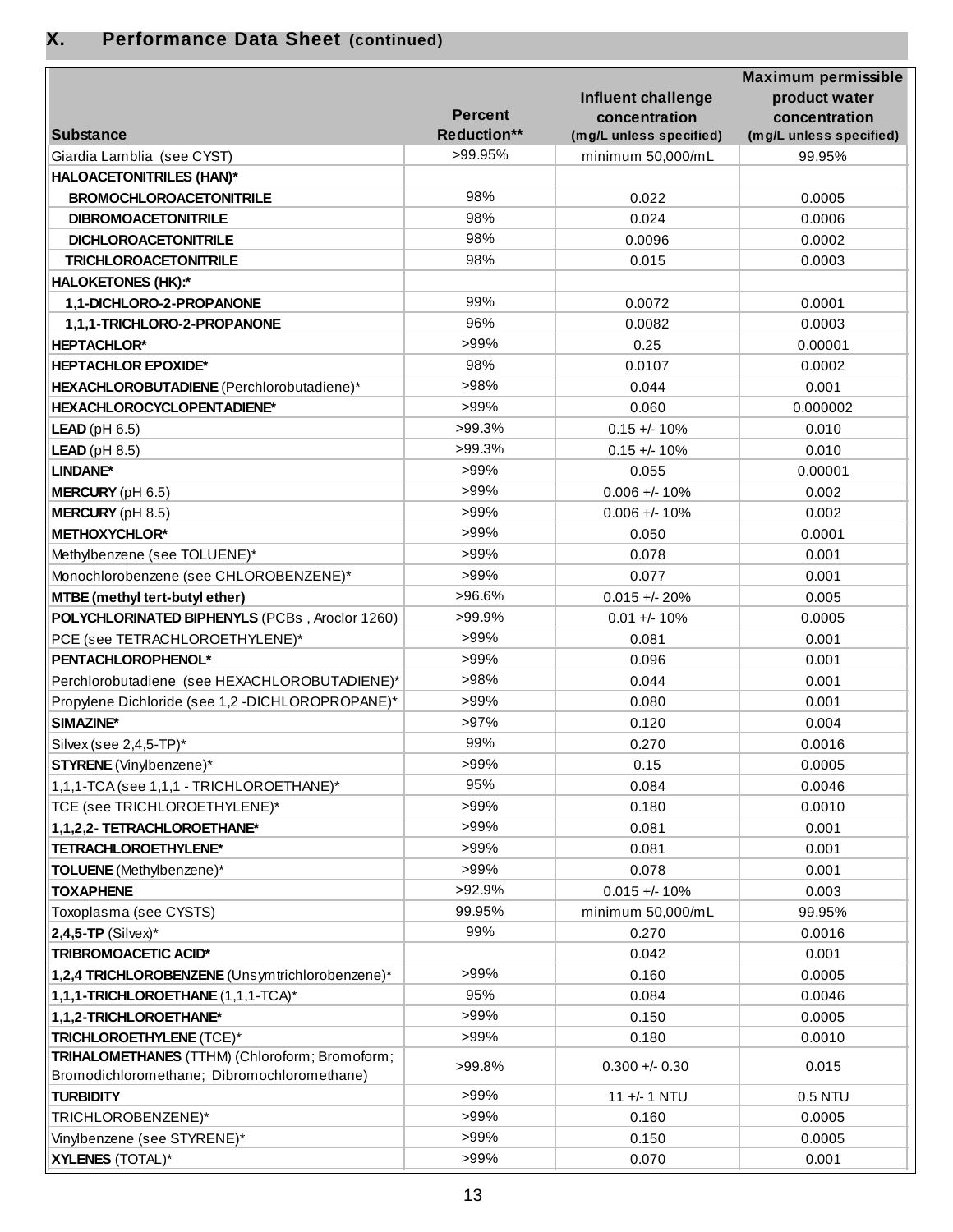### **X. Performance Data Sheet (continued)**

### **NSF/ANSI 42 - Aesthetic Effects**

The System has been tested according to NSF/ANSI Standard 42 for the reduction of the following substances. The concentration of the indicated substances in water entering the system was reduced to a concentration less than or equal to the permissible limit for water leaving the system.

| <b>Substance</b>                                                                        | <b>Percent</b><br><b>Reduction**</b> | Influent challenge<br>concentration<br>(mg/L unless specified) | Maximum permissible<br>product water<br>concentration<br>(mg/L unless specified) |
|-----------------------------------------------------------------------------------------|--------------------------------------|----------------------------------------------------------------|----------------------------------------------------------------------------------|
| <b>CHLORAMINE as Aesthetic Effect (As</b><br>Monochloramine)                            | $>97\%$                              | 3.0 mg/L +/- 10%                                               | $0.5$ mg/L                                                                       |
| <b>CHLORINE as Aesthetic Effect</b>                                                     | 99%                                  | 2.0 Mg/L +/- 10%                                               | $>$ or = 50%                                                                     |
| <b>PARTICULATE, (Nominal Particulate Reduction, Class</b><br>II, Particles 0.5 TO <1 UM | Class $I > 99\%$                     | At Least 10,000 particles/mL                                   | $>$ or = 85%                                                                     |

### **NSF/ANSI 53 - Health Effects**

Multi-Pure's **MP880SC** has been tested according to NSF/ANSI Standard 53 for the reduction of the above substances as well as Arsenic V. The concentration of the indicated substances in water entering the system was reduced to a concentration less than or equal to the permissible limit for water leaving the system.

| Substance                                                        | <b>Percent</b><br><b>Reduction**</b> | Influent challenge<br>concentration<br>(mg/L unless specified) | <b>Maximum</b><br>permissible product<br>water concentration |
|------------------------------------------------------------------|--------------------------------------|----------------------------------------------------------------|--------------------------------------------------------------|
| <b>ARSENIC</b> (pentavalent As (V); As (+5); arsenate $@$ 6.5 pH | $>99.9\%$                            | $0.050 + - 10\%$                                               | 0.010                                                        |
| <b>ARSENIC</b> (pentavalent As (V); As (+5); arsenate $@$ 8.5 pH | $>95.8\%$                            | $0.050 + 10\%$                                                 | 0.010                                                        |

Note: This addresses the U.S. Environmental Protection Agency (EPA) Primary and Secondary Drinking Water Regulations in effect at its time of publication, they relate to Multi-Pure's performance in conformance to the industry performance criteria. These regulations are continually being updated at the Federal level. Accordingly, this list of MCLs will be reviewed and amended when appropriate. Please see sales brochure for list of product certifications.

### **NOTES:**

- 1. Multi-Pure Drinking Water Systems have been certified, as indicated, by NSF International for compliance to NSF/ANSI Standard Nos. 42 & 53.
- 2. The Multi-Pure Drinking Water Systems have been certified by the State of California Department of Public Health for the reduction of specific contaminants listed herein.
- 3. Chloroform was used as a surrogate for claims of reduction of VOCs. Multi-Pure Systems tested at >99.8% actual reduction of Chloroform. Percent reduction shown herein reflects the allowable claims for VOCs as per tables in the Standard.
- 4. **Do not use with water that is microbiologically unsafe or of unknown quality without adequate disinfection before or after the system. Systems certified for cyst reduction may be used on disinfected water that may contain filterable cysts.**
- 5. Filter life will vary in proportion to the amount of water used and the level of impurities in the water being processed. For optimum performance, it is essential that the filter be replaced on a regularly scheduled basis as follows: (a) annually; (b) when the unit's rated capacity has been reached; (c) the flow rate diminishes; (d) the filter becomes saturated with bad tastes and odors.
- 6. Multi-Pure Drinking Water System STAINLESS STEEL Housings are warranted for a lifetime (provided that filter has been changed at least once per year). All exterior hoses and attachments to the System are warranted for one year. Please see the Owner's Manual for complete product guarantee and warranty information.
- 7. Please see the Owner's Manual for installation instructions and operating procedures.
- 8. In compliance with New York law, it is recommended that before purchasing a water treatment system, NY residents have their water supply tested to determine their actual water treatment needs. Please compare the capabilities of the Multi-Pure unit with your actual water treatment needs.
- 9. Check for compliance with state and local laws and regulations.
- 10. While testing was performed under standard laboratory conditions, actual performance may vary.
- 11. The list of substances which the treatment device reduces does not necessarily mean that these substances are present in your tap water.

| <b>Operational Specifications</b>               | <b>MP750SC</b>                                             | <b>MPCT</b>                           | <b>MP880SC</b>                        |
|-------------------------------------------------|------------------------------------------------------------|---------------------------------------|---------------------------------------|
| Approximate Service Capacity (6)                | 750 gallons                                                | 750 gallons                           | 600 gallons                           |
| Replacement Filter Type Model No./ Approx. Cost | CB6/\$60                                                   | CB6/\$60                              | CB11As/\$112                          |
| Approximate Flow Rate @ 60 psi                  | $0.75$ gpm                                                 | $0.75$ gpm                            | $1.0$ gpm                             |
| Maximum Water Pressure                          | 100 psi/7.0 kg/cm2                                         | 100 psi/7.0 kg/cm2                    | 100 psi/7.0 kg/cm2                    |
| Minimum Water Pressure                          | 30 psi/2.1 kg/cm2                                          | 30 psi/2.1 kg/cm2                     | 30 psi/2.1 kg/cm2                     |
| Maximum Operating Temperature                   | $100^{\circ}$ F/38 $^{\circ}$ C<br>for cold water use only | 100°F/38°C<br>for cold water use only | 100°F/38°C<br>for cold water use only |
| Minimum Operating Temperature                   | $32^{\circ}F/0^{\circ}C$                                   | $32^{\circ}F/0^{\circ}C$              | $32^{\circ}F/0^{\circ}C$              |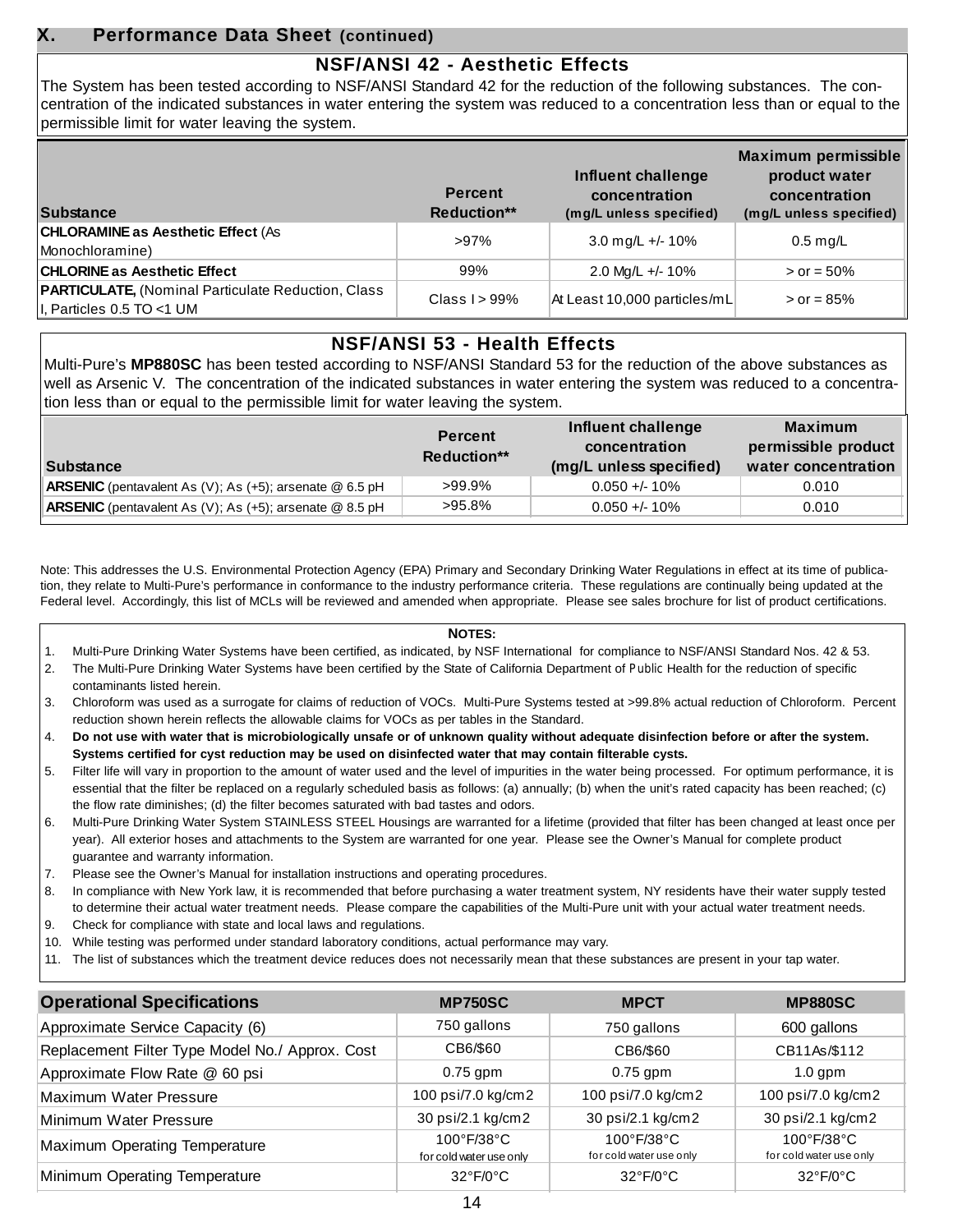# **Facts About Arsenic**

(in compliance with NSF/ANSI Standard)

Arsenic (abbreviated As) is a naturally occurring contaminant found in many ground waters. Arsenic in water has no color, taste or odor. It must be measured by a lab test. Public water utilities must have their water tested for arsenic. You can get the results from your water utility. If you have your own well, you can have the water tested. The local health department or the state environmental health agency can provide a list of certified labs. The cost is typically \$15 to \$30. Information about arsenic in water can be found on the Internet at the U.S. Environmental Protection Agency website: www.epa.gov/safewater/arsenic.html.

There are two forms of arsenic: pentavalent arsenic (also called As(V), As(+5), and arsenate) and trivalent arsenic (also called As(III), As(+3), and arsenite). In well water, arsenic may be pentavalent, trivalent, or a combination of both. Special sampling procedures are needed for a lab to determine what type and how much of each type of arsenic is in the water. Check with the labs in your area to see if they can provide this type of service.

Specially formulated Carbon Block systems are very effective at removing pentavalent arsenic. A free chlorine residual will rapidly convert trivalent arsenic to pentavalent arsenic. Other water treatment chemicals such as ozone and potassium permanganate will also change trivalent arsenic to pentavalent arsenic. A combined chlorine residual (also called chloramine) may not convert all the trivalent arsenic. If you get your water from a public water utility, contact the utility to find out if free chlorine or combined chlorine is used in the water system.

The Multi-Pure **MP880SC** are designed to remove only pentavalent arsenic. It will not convert trivalent arsenic to pentavalent arsenic. The system may remove some trivalent arsenic, however, it has not been evaluated for its ability to remove trivalent arsenic. The system was tested in a laboratory to remove pentavalent arsenic. Under lab conditions, as defined in ANSI/NSF Standard 53, the system reduced 0.050 mg/L (ppm) pentavalent arsenic to 0.010 mg/L (ppm) (the U.S. EPA standard for drinking water) or less. The performance of the system may be different at your installation. Have the treated water tested for arsenic to check if the system is working properly.

The Carbon Block filter component of the Multi-Pure **MP880SC** unit must be replaced as indicated in this Owner's Manual to ensure the system will continue to remove arsenic and other contaminants.

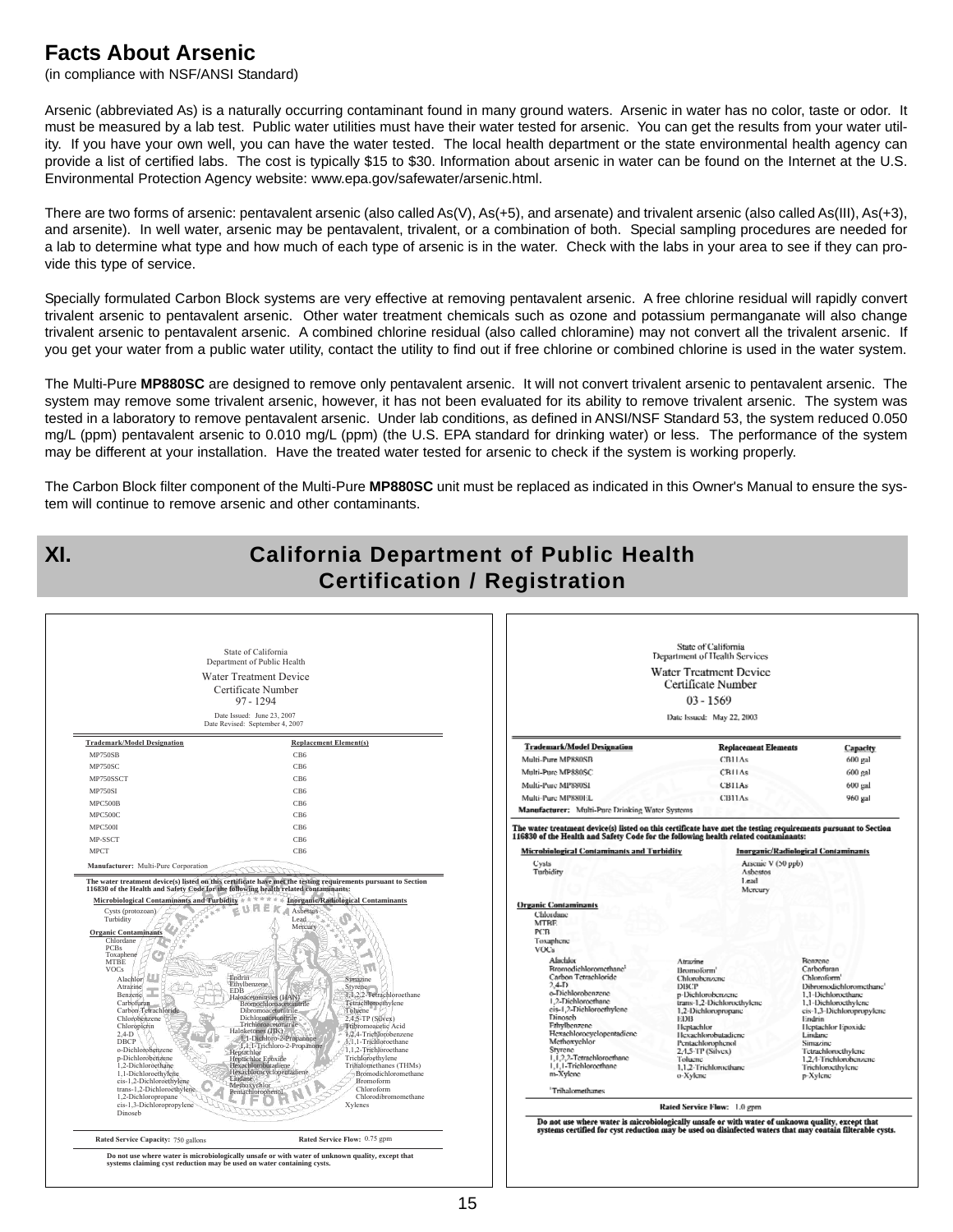| <b>Problem</b>                      | Cause                                                                        | <b>Remedy</b>                                              |
|-------------------------------------|------------------------------------------------------------------------------|------------------------------------------------------------|
| Taste/Odor (general)                | The carbon block filter may become saturated with                            | Change the filter                                          |
|                                     | the taste and odors it adsorbs.                                              |                                                            |
| Rotten egg odor                     | Typically a sign of H2S (hydrogen sulfide) gas                               | It is recommended that you keep two filter cartridges      |
|                                     | w hich can occur at any time.                                                | on hand. When one becomes saturated with odor,             |
|                                     |                                                                              | remove it and allow it to dry upside (threaded-hole)       |
|                                     |                                                                              | down on a paper tow el. The sulfur gas will dissipate,     |
|                                     |                                                                              | allow ing the cartridge to be reused. Rotating             |
|                                     |                                                                              | cartridges in this manner will, in some cases, help        |
|                                     |                                                                              | extend the life of the filter.                             |
| Odor & odd color on cartridge       | H2S (hydrogen sulfide) caused by iron                                        | Change of filter cartridge is the only recommended         |
|                                     | (orange/brow nish), manganese (blackish), and/or                             | course of action.                                          |
|                                     | decaying organisms (slimy/blotchy colors) can<br>cause rotten egg-type odor. |                                                            |
| "Milky" color in water              | Higher than normal w ater pressure through the                               | For a countertop installation, turn on the water and       |
|                                     | System w ill create small bubbles. Air bubbles do                            | engage the diverter valve w hile reducing the w ater       |
|                                     | not effect the performance of the system. Air can                            | flow slightly. For a below the sink installation, adjust   |
|                                     | be trapped inside the lid of the housing.                                    | the water pressure at the feedwater adapter below          |
|                                     |                                                                              | the sink. Turn on the ledge faucet or diverter valve       |
|                                     |                                                                              | and let water run for 3 to 5 minutes after installation or |
|                                     |                                                                              | filter change.                                             |
| Flow rate is slow                   | Solids: The filter is designed to become restricted                          | It is recommended that filters be replaced at least        |
|                                     | in its flow rate when the filter becomes clogged                             | every twelve months or when its capacity is reached,       |
|                                     | w ith particulate and other contaminants. When                               | whichever comes first. If water pressure is too low,       |
|                                     | your water flow rate slows to the point that it is                           | adjust water pressure to 60 psi. If other faucets or       |
|                                     | inconvenient to use, it is time to change your filter.                       | sprinklers are on turn off other running water.            |
| Water dripping from faucet assembly | Adjustment of water flow is needed.                                          | Below sink units - remove the faucet handle by first       |
|                                     |                                                                              | removing the spout (pull straight up) and then slide the   |
|                                     |                                                                              | handle off the faucet base. Then turn the small t-bar      |
|                                     |                                                                              | about one half turn to tighten the faucet assembly.        |
| Water is black                      | Carbon dust                                                                  | Allow water to run through the unit to waste for           |
|                                     |                                                                              | approximately 20 minutes to flush the filter and charge    |
|                                     |                                                                              | the carbon.                                                |

# **Maintenance Problems**

**Flushing / disinfecting the unit housing:** Multi-Pure recommends that you not allow water to sit in a unit for extended periods of time without it being used. If a unit is left unused for more than 10 days, it may need to be flushed/disinfected before you resume use.

- To flush a unit that may be contaminated:
- 1. Confirm that water is turned off to the unit.
- 2. Relieve the water pressure (if below sink unit) by opening the unit faucet.
- 3. Remove and discard the used filter.
- 4. Clean & rinse out the inside of the housing.
- 5. Add 5 to 7 drops of bleach, such as Clorox™ or Purex™ (5 ¼% sodium hypochlorite) to the bottom canister.
- 6. Reconnect the housing top and bottom without the replacement filter.
- 7. Turn on water and let unit housing fill up with the water/bleach solution.
- 8. Allow unit to soak for at least 30 minutes.
	- a. Countertop Units: To disinfect the spout, place your finger over the tip of the spout and turn the unit upside down. Repeat this procedure 2 or 3 times during the 30-minute soak period. b. Below Sink Units: To disinfect the faucet spout, remove the spout and place it in a container
- with one-quart of water and bleach (use 5 drops of bleach) and allow to soak for 30 minutes. 9. After the housing has soaked for 30 minutes, disassemble the top and bottom and pour out the
- water/bleach solution. Rinse out the inside of the housing.
- 10. Replace the filter (cartridge) following the instructions with the new filter.
- 11. Follow the instructions with the replacement filter for reconnecting and flushing your unit.

**Vegetable Oil** (Using vegetable oil to lubricate the diverter valve does not dissolve the mineral deposits which build up and cause the sticking; thus it will be necessary to repeat this procedure from time to time)

- 1. Unscrew diverter valve from faucet.
- 2. Pour a little vegetable oil in the inlet hole.
- 3. Push the diverter valve lever in/out several times to lubricate it thoroughly.
- 4. Replace diverter valve on faucet.

### **Vinegar** (Using vinegar to dissolve the mineral deposits may cause discoloration)

- 1. Unscrew diverter valve from faucet.
- 2. Soak diverter valve in vinegar for 10 minutes.
- 3. Rinse and replace diverter valve on faucet.

### **Diverter Stem Stuck (**If diverter stem is not operating properly - sticking)

- 1. Disconnect diverter valve from faucet.
- 2. Push lever in and out -- if you can push the lever easily, there was air in the tubing.
- 3. Reconnect diverter valve.

**If these methods don't work, it may be necessary to replace the diverter valve. Please con-**

**tact Multi-Pure Customer Service at 800-622-9206 for assistance.**

**Stuck / Sticking Diverter Valve:** Normally caused by a mineral (calcium) buildup around the diverter lever. There are two methods for solving this prob-

lem (Vegetable Oil or Vinegar).

### 16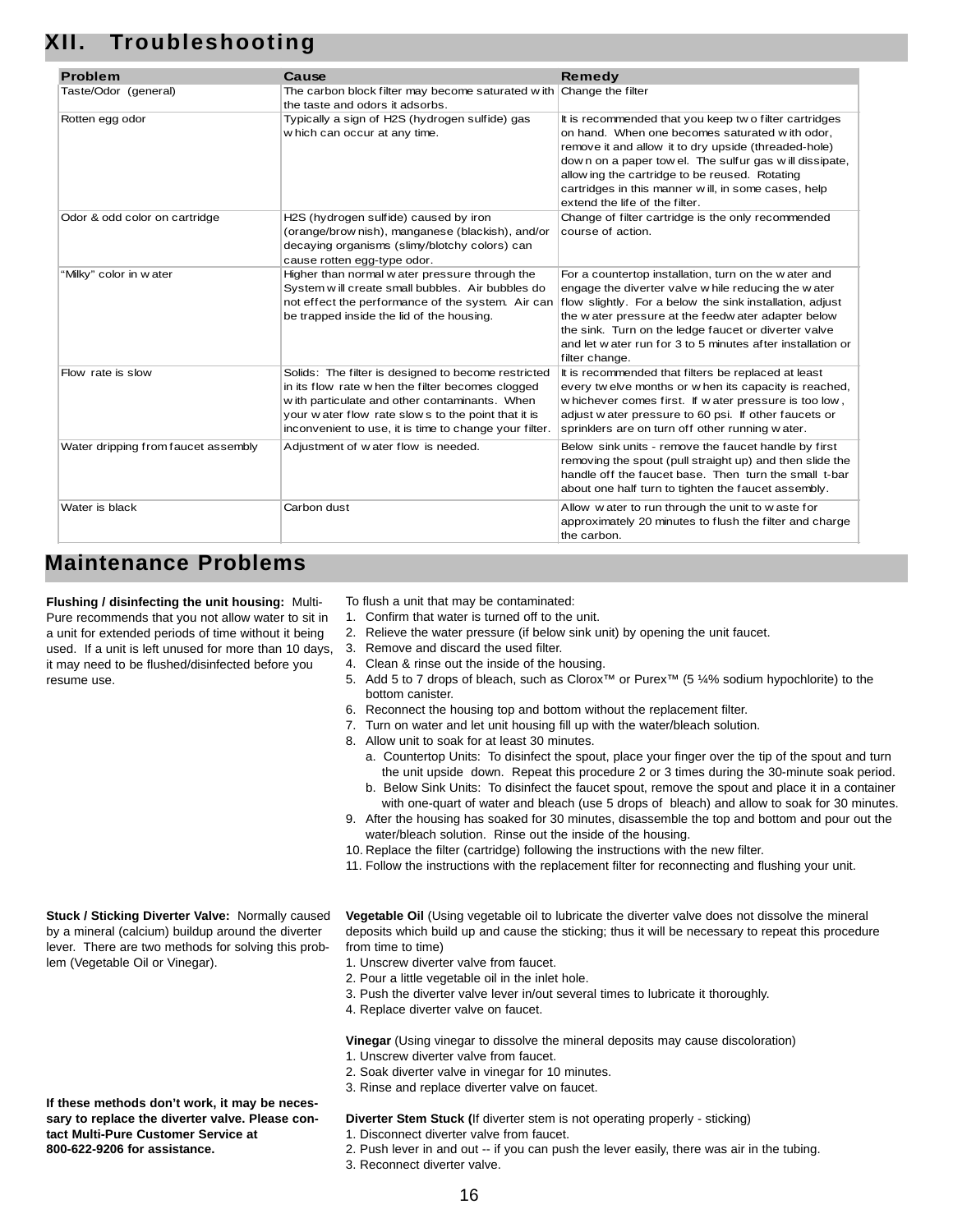# **XIII. Questions and Answers**

| <b>Question</b>                                                                                                                             | <b>Answer</b>                                                                                                                                                                                                                                                                                                                                                                                                                                 | <b>Comments</b>                                                                                                                                                                                                                                                                                                                                                                 |
|---------------------------------------------------------------------------------------------------------------------------------------------|-----------------------------------------------------------------------------------------------------------------------------------------------------------------------------------------------------------------------------------------------------------------------------------------------------------------------------------------------------------------------------------------------------------------------------------------------|---------------------------------------------------------------------------------------------------------------------------------------------------------------------------------------------------------------------------------------------------------------------------------------------------------------------------------------------------------------------------------|
| Will low pH or acid water affect the Multi-<br>Pure filter?                                                                                 | No.                                                                                                                                                                                                                                                                                                                                                                                                                                           | Mineral components expressed as acidity<br>and alkalinity determine pH. Neutrality is 7;<br>below 7 is acidity; above 7 is alkalinity.                                                                                                                                                                                                                                          |
| Does deionized water or soft water have<br>any affect on Multi-Pure water?                                                                  | No.                                                                                                                                                                                                                                                                                                                                                                                                                                           | N/A                                                                                                                                                                                                                                                                                                                                                                             |
| Can the Multi-Pure System be connected to The below sink models can be connected to<br>an automatic ice-maker?                              | both your sink and refrigerator, to any type of<br>water dispenser or ice-maker. You can use<br>the same unit installed under your sink to<br>also filter the water at your refrigerator.                                                                                                                                                                                                                                                     | To connect a single Drinking Water System<br>to both your sink and refrigerator, request an<br>"ice-maker tee" on the order form.                                                                                                                                                                                                                                               |
| Can the Multi-Pure System be used during<br>an emergency or when the water is turned<br>off?                                                | Yes, you can hand pump or siphon water<br>through the Multi-Pure System during an<br>emergency. CAUTION -- the Multi-Pure<br>System is not intended to be used where the<br>water is microbiologically unsafe or with<br>water of unknown quality without adequate<br>disinfection before or after the unit.                                                                                                                                  | If water source is questionably<br>contaminated, it should be disinfected prior<br>to use. Add 1/4 tsp of household bleach per<br>gallon of water; the Multi-Pure System will<br>remove this solution from the water. Hand<br>pump kits are available from Multi-Pure.                                                                                                          |
| What causes "white" particles to appear in The natural minerals in the Multi-Pure water<br>Multi-Pure water when it is frozen or<br>boiled? | solidify when the water is frozen, and those<br>minerals appear as white flakes or specks<br>when the ice melts.                                                                                                                                                                                                                                                                                                                              | Natural minerals are beneficial to good<br>health and their existence in drinking water<br>(in normal quantities) should not cause any<br>alarm. Minerals can be removed by Reverse<br>Osmosis technology, which is also available<br>from Multi-Pure on request.                                                                                                               |
| Why does the Multi-Pure System reduce<br>Volatile Organic Chemicals, but not natural<br>minerals?                                           | Minerals are totally dissolved in solution and<br>do not have an actual physical size; thus, the<br>minerals pass through the filter unchanged.                                                                                                                                                                                                                                                                                               | The materials used in Multi-Pure Drinking<br>Water Systems are specially selected for<br>their ability to react with the chemicals in the<br>water, but not with natural minerals that are<br>beneficial to good health.                                                                                                                                                        |
| Should sediment be removed with a<br>standard filter first?                                                                                 | In areas with excessive sedimentation,<br>prefiltration will help extend the operational<br>efficiency of the Multi-Pure cartridge;<br>however, in most areas this is not<br>necessary.                                                                                                                                                                                                                                                       | The Multi-Pure System contains a triple filter.<br>The outside material is a prefilter that helps<br>protect the solid carbon block surface from<br>prematurely clogging with large sediment.                                                                                                                                                                                   |
| Why is the compressed activated carbon<br>block filtration system more efficient than<br>activated carbon (loose granular)<br>systems?      | Multi-Pure's solid carbon block filters are<br>compacted into a dense structure causing<br>every molecule of water to be forced through<br>microscopic pores of carbon, effectively<br>reducing a wide range of contaminants of<br>health concern, as well as adsorbing tastes<br>and odors and removing particulate matter<br>removed by typical activated carbon filters.                                                                   | The Water Quality Association reports that<br>"an activated carbon filter can reduce<br>organics and solid particles, as well as<br>offensive tastes and odors." Only precoat<br>and solid carbon block filters are engineered<br>to provide 0.5 micron mechanical filtration.                                                                                                  |
| What is the difference between a "water<br>softener" and the Multi-Pure Drinking<br><b>Water System?</b>                                    | Softeners are not used to treat drinking<br>water; they are used only to change the water and may extend the life of hot water heaters<br>hardness. Softeners put sodium into the<br>water in exchange for magnesium or<br>calcium ions. Multi-Pure Drinking Water<br>Systems do not remove dissolved minerals,<br>so, the pH is not changed. Natural minerals<br>most often found in water are considered to<br>be essential to good health. | Soft water is good for bathing and laundering<br>and boilers. However, soft water should not<br>be used for watering plants or lawns. It is<br>recommended that you bypass a water<br>softener when installing your Multi-Pure<br>Drinking Water System.                                                                                                                        |
| Can the Multi-Pure System be used on<br>untreated water?                                                                                    | If water source is questionable, it should be<br>disinfected prior to use. Add 1/4 tsp of<br>household bleach per gallon of water; the<br>Multi-Pure System will remove this solution<br>from the water. Consult your nearest public<br>water utility for assistance or guidelines on<br>proper treatment of untreated water.                                                                                                                 | Multi-Pure Systems are designed to be used<br>on treated water systems; they are not<br>intended to be used where the water is<br>microbiologically unsafe or with water of<br>unknown quality without adequate<br>disinfection before or after the unit. Systems<br>certified for cyst reduction may be be used<br>on disinfected waters that may contain<br>filterable cysts. |